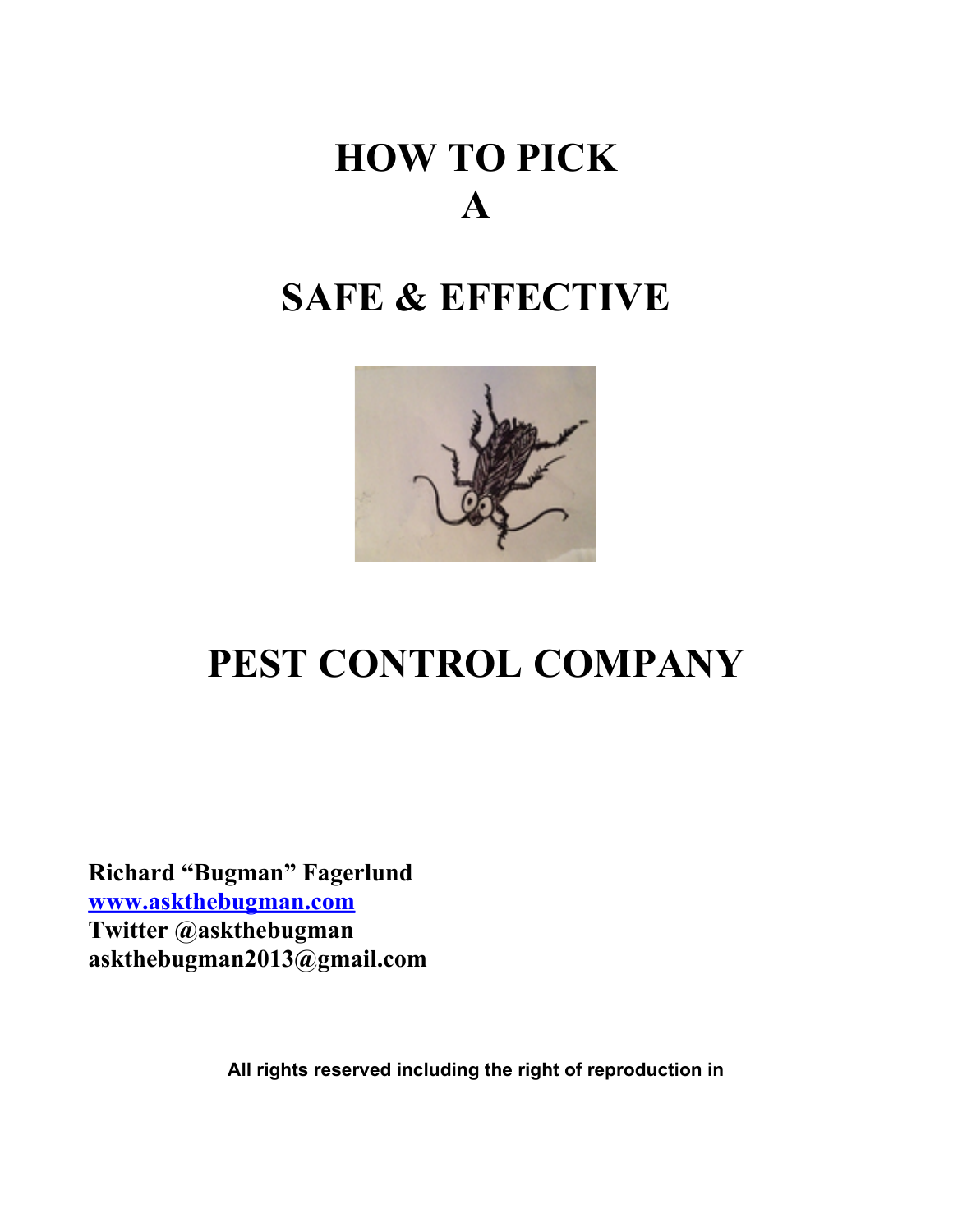**whole or in part in any form.** 

# **TABLE OF CONTENTS**

## **INTRODUCTION**

**Chapter 1 – Pesticides**

**Chapter 2 – The Early Years**

**Chapter 3 – Scary Pest Control**

**Chapter 4 – How to Pick a Pest Control Company (Household Pests)**

**Chapter 5 – How to Pick a Termite Control Company**

**Chapter 6 – The Good Companies**

**Chapter 7 -Multiple Chemical Sensitivity (MCS)**

**Chapter 8 – Bed Bugs**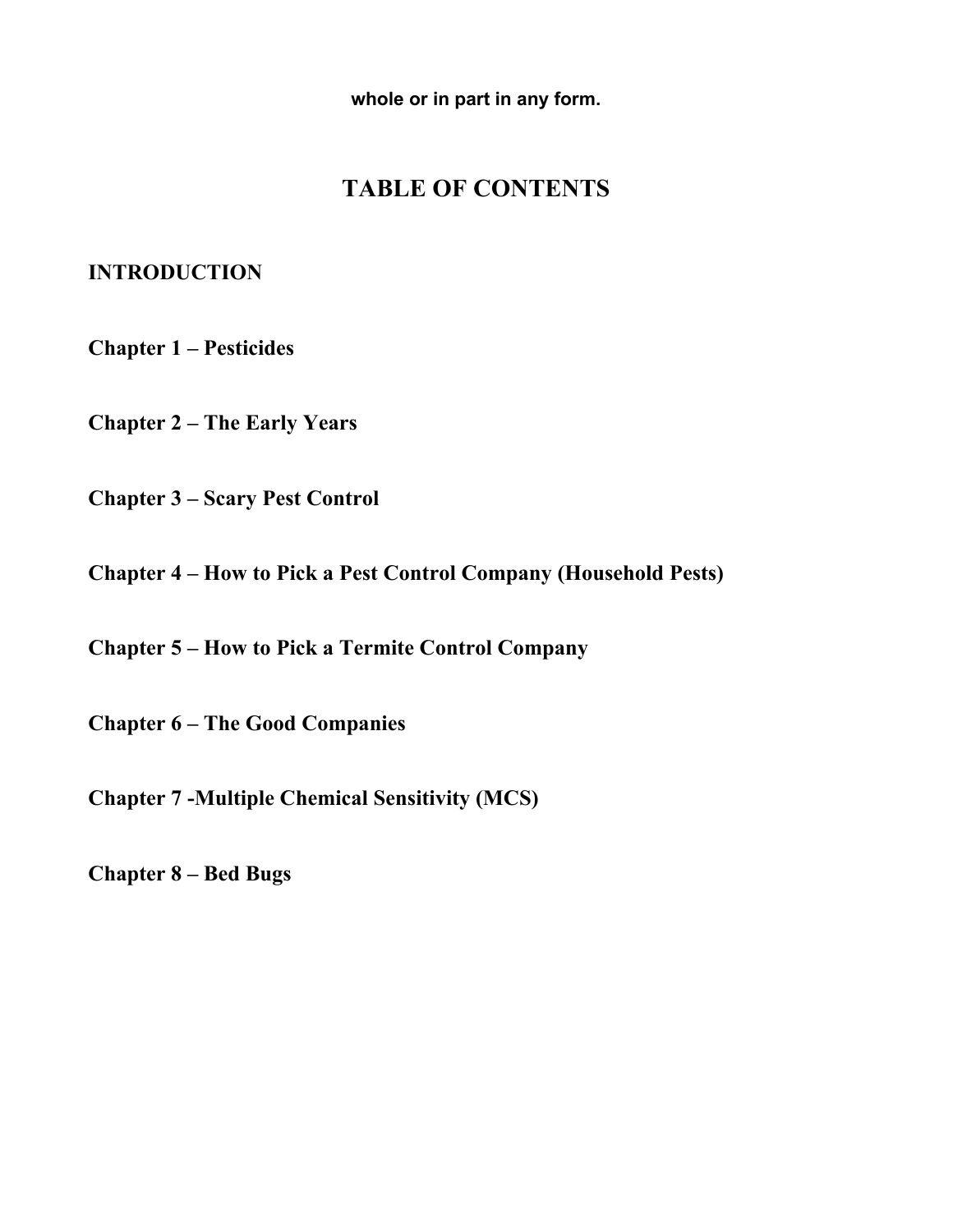#### **INTRODUCTION**

I have been in the pest control industry since 1969 when Richard Nixon was president. That is a long time ago. I started working for King Pest Control based in Hollywood, Florida as a route man. I knew nothing about bugs at that time. I probably couldn't tell a cockroach from a caterpillar. My training lasted about 2 days and then I was on my own. I was told to go into the home and spray the baseboards with a pesticide. I was using a B  $\&$  G sprayer, which is still the one most often used in the industry.

In the early years, I was in sales and service for several companies in Florida. I moved to Texas and became a branch manager for Truly Nolen at their office. We moved to New Mexico where I worked for several more companies over the years, including Orkin and Terminex. I also did pest management at the University of New Mexico for 12 years until I retired. I became a Board Certified Entomologist while on campus. That actually doesn't mean anything, as all you do is take a test and pay a fee. I did teach several graduate courses in entomology in the Dept. of Biology, even though I don't have a degree. The university appreciated the knowledge I accumulated over the years. I also wrote a few scientific papers on campus. Here are several papers I wrote, two with co-authors on campus and one with an entomologist from the University of Texas in El Paso. The last one about fleas and lice has me as the second author, but I actually conceived the paper and wrote most of it. Since it was published by a government agency and one of their folks, Paulette Ford, was a co-author, they put her as the senior author. The two unpublished manuscripts are listed as references in other works, along with the notation "Available from the author." I hope nobody wants them because I sure don't have any copies.

Mackay, W. P., and R. Fagerlund. 1997.

"Range expansion of the red imported fire ant, *Solenopsis invicta* Buren (Hymenoptera: Formicidae), into New Mexico and extreme West Texas." Proceedings of the Entomological Society of Washington 99:758-759.

Fagerlund, R.A. 1999. The Antlions of New Mexico (Neuroptera: Myrmeleontidae). Unpublished Manuscript. Available from the author.

Fagerlund, R.A. 1999. The Bristletails (Archaeognatha) of New Mexico. Unpublished Manuscript. Available from the author.

Fagerlund, R.A. 2000. Preliminary checklist of the beetles (Coleoptera) of New Mexico. New Mexico Naturalist's Notes 2(1)1-66.

Fagerlund, R. A. 2000. Illustrated Guide to the Families of Diptera Known from New Mexico. Unpublished Manuscript. Available from the author.

Fagerlund, R.; Ford, P. L.; Brown, T.; Polechla, P. J., Jr. 2001. New records for fleas (Siphonaptera) from New Mexico with notes on plague-carrying species. Southwestern Naturalist. 46: 94-95.

Ford, Paulette L.; Fagerlund, Richard A.; Duszynski, Donald W.; Polechla, Paul J. 2004. Fleas and lice of mammals in New Mexico. Gen. Tech. Rep. RMRS-GTR-123. Fort Collins, CO: U.S. Department of Agriculture, Forest Service, Rocky Mountain Research Station. 57 p.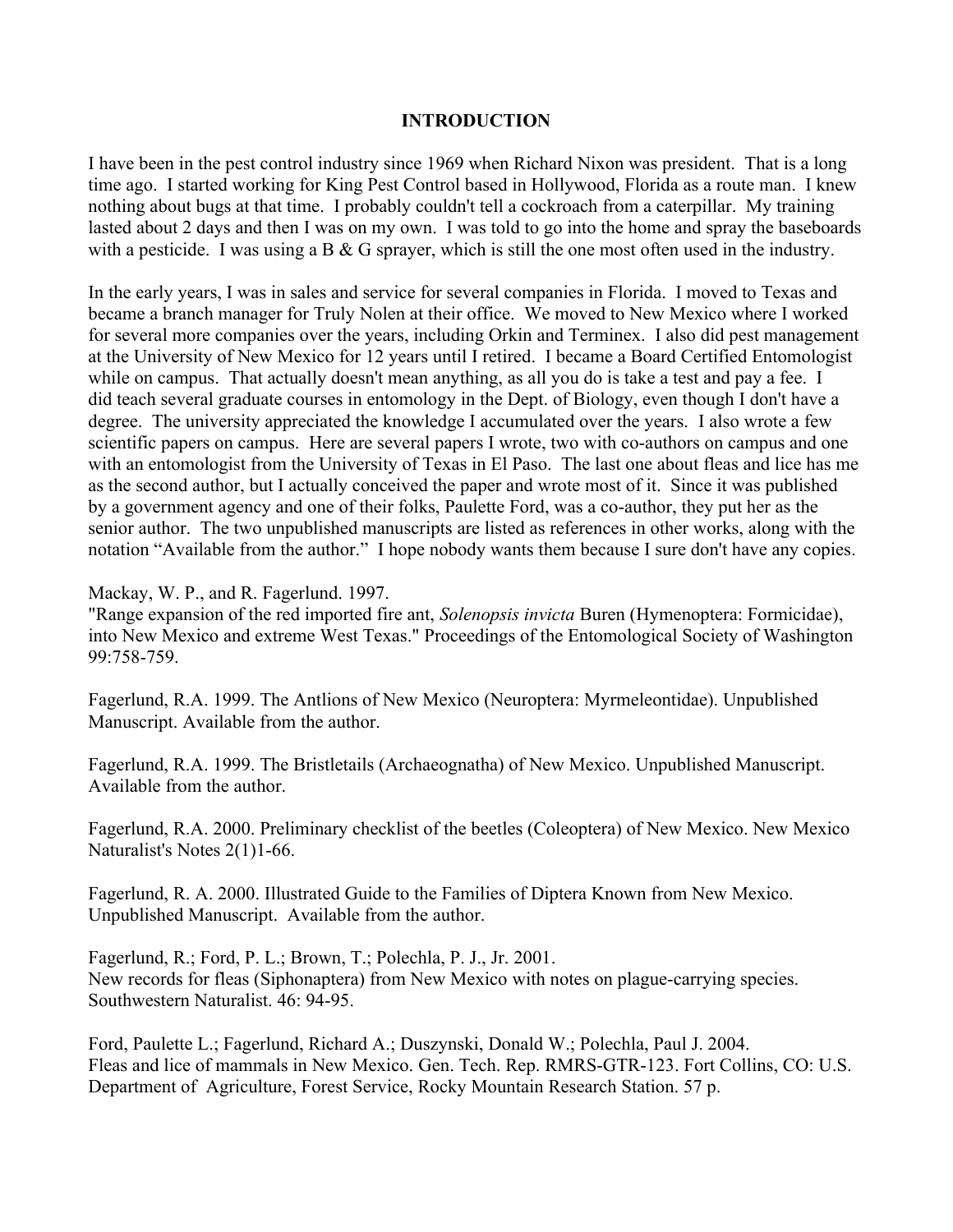I specialized in flies during my tenure as an entomologist at UNM. I am listed as a Dipterist (specialist in flies) in North America according to the Entomological Society of America.

When I retired from campus in 2006, I became a pest management consultant. I try to teach people how to do their own pest management, or how to pick a good company if they want one, which is the purpose of this book.

In this book I want to help people pick competent and qualified pest management specialists. I will discuss termites in detail as that is very important and will also discuss Multiple Chemical Sensitivity (MCS) which can be problematic if you are carelessly exposed to pesticides or other chemicals. I will occasionally make references to one of my other books, "Pests (or Guests) & How to Manage them Safely and Effectively". I will refer to that book as  $P($ or G $)$  in this book. That book is also available on my website absolutely free.

If you have any pest questions or need a pest identified, you contact me at  $a$ skthebugman $2013$ @gmail.com. If you need a pest identified, put it in a vial with some cotton, pack it in a bubble envelope or box and mail it to me at 6804 4<sup>th</sup> St. NW, #134, Los Ranchos, NM 87107. Please include a check for \$10 as it takes time to process them.

I want to thank my best friend, Karen McSorley for drawing the cockroach on the cover. She is a wonderful person and a great artist.

I want to dedicate this book to my niece, Sandy Maddalino. Sandy has had a very rough early life and has really adjusted in a positive fashion. She is a wonderful mother and wife and I am very proud of her. She is a true Special Angel.

You can Like my FB page at facebook.com/askbugman and follow me at Twitter @askthebugman or connect with me on LinkedIn at Richard Bugman Fagerlund.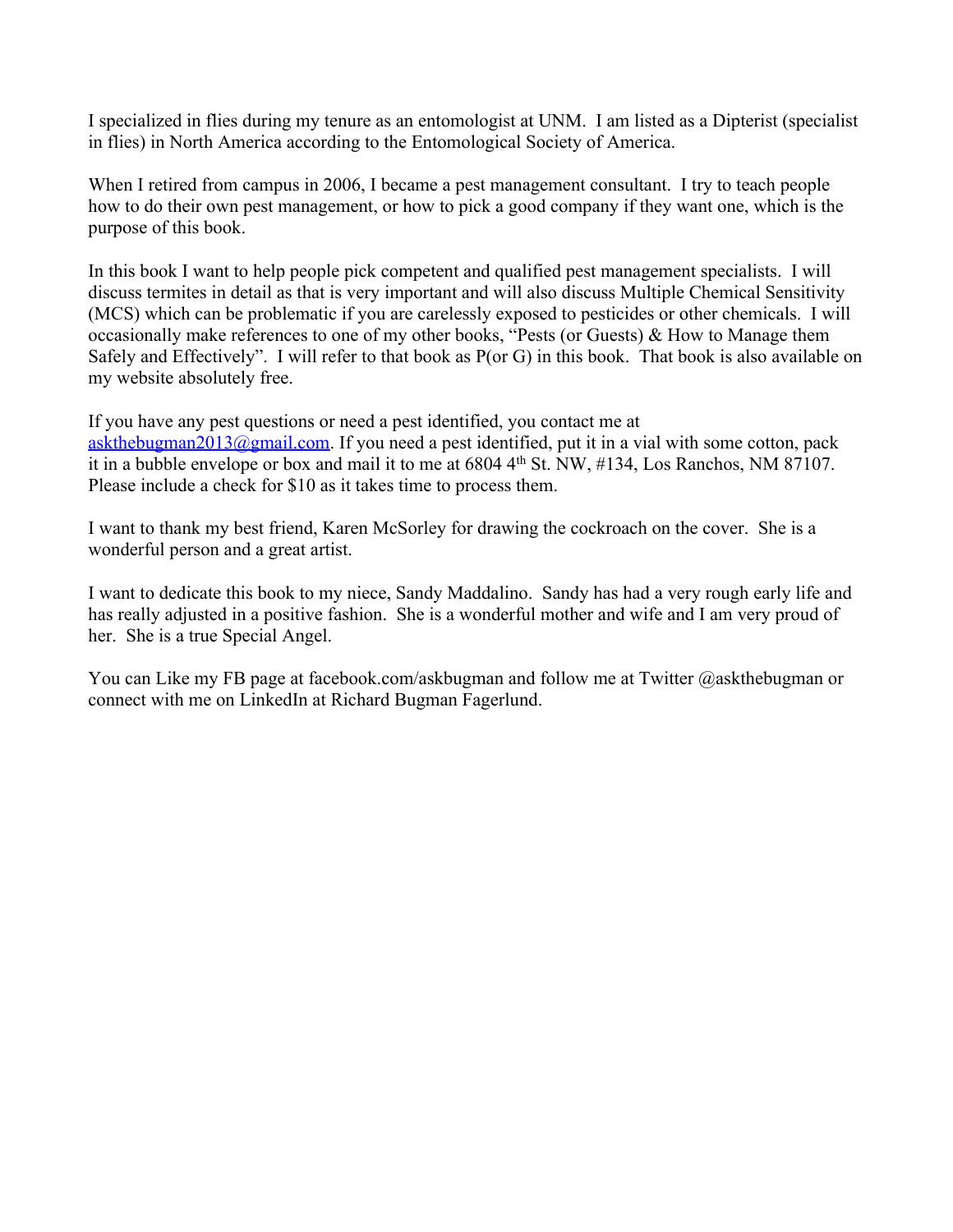## **CHAPTER 1 Pesticides**

### *"The EPA's Science Advisory Board concluded in 1990 that, when compared with dozens of other risks, pesticides presented one of the country's more widespread and severe environmental problems."*

The pesticide industry defends the use of pesticides because pests in the United States kill 100 – 300 people annually. They claim people need to be protected from these hideous pests. There are over 325,000 certified commercial pest control applicators in the United States using pesticides. It is the National Academy of Science's estimate that pesticide poisoning causes over 10,000 cancer deaths every year and creates over 20,000 cancer cases. These figures don't include neurological damage, heart disease, lung damage, birth defects, miscarriages and other chronic exposure deaths.

A nationwide report has found that pesticide use in or near U.S. schools have sickened more than 2,500 children and school employees over a five-year period. The pesticide poisoning has resulted from pesticides being sprayed in schools or on nearby properties, and includes both insecticides and herbicides.

According to an article in Epidemiology: 12 (1):20-26, January, 2001, one of the largest studies of pesticides has found that pesticide use around the home can more than double the chance of a child developing neuroblastoma, which is a condition that accounts for about 10% of all childhood tumors. This is a very serious cancer as approximately 60% of children over age 1 who develop neuroblastoma do not live 3 years even when receiving radiation and chemotherapy treatments.

A similar study in Cancer: 89: 11, 2000 has shown that children who have been exposed to household insecticides and professional extermination methods within the home are three to seven times more likely to develop non-Hodgkin lymphoma compared to children who have not been exposed to pesticides. These two articles clearly demonstrate why we should never allow pesticides in schools or day-care centers.

Why are children at more of a risk than adults? There are many reasons. Children put their toys and other objects in their mouth and they often crawl on the ground and come in contact with pesticides. Children often wear fewer clothes resulting in dermal poisoning by many toxicants. Children breathe differently than adults. A one-year old child will breath 50% more air each minute relative to their body weight than adults do. This, of course, gives them the opportunity to inhale more pesticides. Children will pick up pesticides at home, at school, from their food and from being around pets who have been treated for fleas or ticks. Children, the elderly, pregnant women, and those who have allergies, asthma, chemical sensitivities or other immune, respiratory, or neurological impairments are especially vulnerable to the toxic effects of pesticides.

There can be no doubt that pesticides, including herbicides are associated with a number of public health risks. There are about 110,000 non-fatal human pesticide poisonings each year in the United States. In addition, pesticides have been linked with such human diseases as breast cancer, and extensive exposure can have adverse respiratory and reproductive problems, including asthma and sterility. Other problems can include blurred vision, dermatitis, reduced heart rate and even coma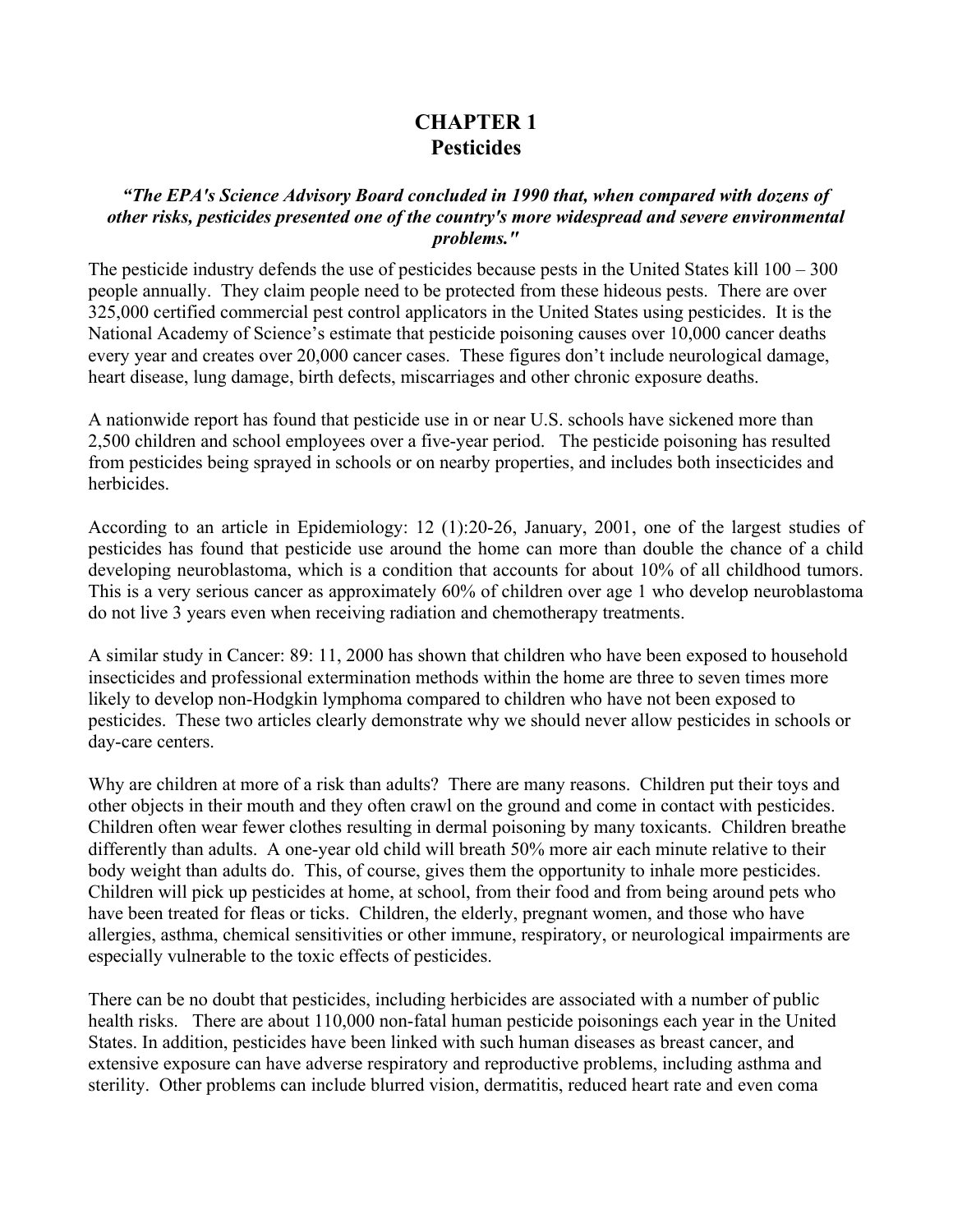and death. Do all pesticides cause these problems? In fact, the Environmental Protection Agency has identified more than 90 pesticides as possible or suspected carcinogens (cancer causers).

# **CHAPTER 2 The Early Years**

As I mentioned, the first company I worked for was King Pest Control. My supervisor was Ralph Williams. He hired me for \$80 a week. We did monthly pest control by spraying baseboards in people's homes. There were no rules or regulations dealing with applying pesticides in those days. I asked Ralph why we sprayed baseboards and he said it was only to kill time in a customer's house, to make them think they are getting their money's worth. That was the reason to spray baseboards then and it is the reason some companies spray baseboards now. Here is how we did a typical cockroach clean-out in those days.

When we did a clean-out, the customer was required to empty their kitchen cabinets. Then we went in and sprayed all the cabinets where the food and dishes were kept with chlordane. After that we sprayed all of the baseboards in the house with malathion because it stunk and we wanted the customer to know we weren't using water. Then we fogged the kitchen with an oil-based pyrethrum using a electric fogging machine. The roaches would come out of the cabinets and get stuck in the oil on the counters. After that we dusted the attic with DDT dust and then put heptachlor granules around the perimeter of the house. We told the people the stuff was safe and they could put their food back in the cabinets when they dried. I have no idea how many people we made sick in those days but I do know a lot of people who were in the industry that got cancer at an early age. We didn't use any safety equipment back then and we drove cars with all the chemicals in the back seat. And in those days I smoked cigarettes. It is a wonder I am still alive!

I remember one call we got about mice in a butcher shop in Miami. They sent me down there to take care of it. We were told that DDT is a good tracking poison for mice, they walk through it, lick themselves and die. So when I got to the butcher shop I noticed they had wooden pallets for a floor and the mice were running around under the pallets. The store was open and they had customers but the owner said to go ahead an treat. So I got my power duster out of the back seat of my car and proceeded to dust the floor of the store with DDT. The dust was flying everywhere, getting on customers, on the counter, everywhere, but I kept dusting. Finally the store was full of DDT dust and I was sure all the mice would die. So I collected my \$20 fee and went back to the office. The manager said I did a great job.

Eventually I got promoted to spraying lawns. We used to spray the lawns with dursban, an organophosphate pesticide. We wore shorts and went barefoot as we were told the pesticides were harmless. I remember one time I was spraying a lawn and when I went around to the backyard, there was an alligator basking in the sun. Since I had to spray the grass, I needed the alligator to move, so I sprayed him with the hose. It didn't work. He chased me back to my truck. The backyard never got sprayed.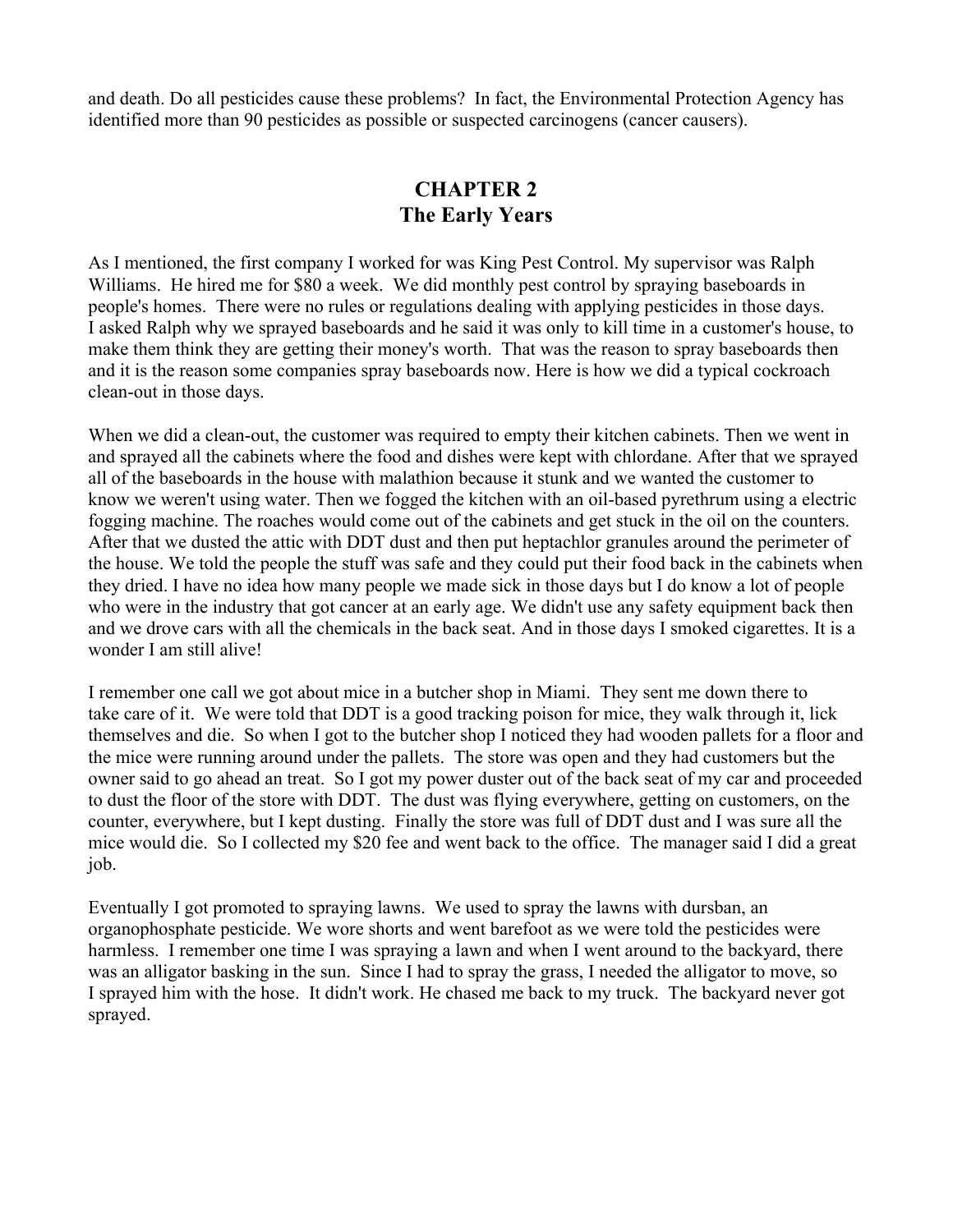I got promoted again to the termite section. I remember one house that had a crawl space but we couldn't find the entrance and the customer wasn't home. My supervisor said we had to get under the house. So we used our jackhammer and drilled a bunch of holes in a circle in the foundation wall. We then knocked the chunk of cement out and went under the house. Oddly enough we saw daylight coming in from the other side. Apparently nobody noticed the entrance to the crawl space was behind a bush. In those days we treated termites in crawl spaces by power spraying chlordane all over the ground. I did that for an hour or so and then came out for a cigarette break. Went back under and finished the job and came out smelling a lot like chlordane. I never found out what they ever did about the foundation wall we destroyed, if anything.

On another occasion, I had to go into a crawl space to do a termite inspection. The house was near a canal. After I made several turns in the crawl space, my flashlight died and I couldn't see the opening or daylight anywhere. I started crawling toward where I thought the opening was when I heard a low growl. I never heard a noise like that and thought there was a dog under the house with me. I fished out my cigarette lighter (good thing I smoked in those days) and lit it and discovered I almost crawled over six foot alligator sleeping under the house. Needless to say I dropped my lighter and crawled in the opposite direction as fast as I could. It only took a few minutes to see the daylight coming through the crawl space opening. I told the lady I couldn't find any termites, but she had an alligator under the house. Actually I don't know if she had termites as I never finished the inspection. She said the alligator lived under her house when it wasn't in the canal. She just forgot to tell me about it.

I left the company I was working for over some other issues. We were told that if we read Rachel Carson's book, "Silent Spring",we would be fired. I did and I was.

One of the most embarrassing situations I have had to deal with in the pest control industry took place in Houston around 1975 when I was branch manager for Truly Nolen. I got a call about lice or something, they weren't sure. When I got to the house, the lady of the house let me in and told me she was being bitten by something. She wanted me to identify the pest and treat for it. I should have suspected something was wrong because her husband was sitting on the couch smoking a joint and when I introduced myself, it was evident he was totally stoned.

The young lady asked me to look through her hair for lice. Feeling a bit uncomfortable I ran my fingers through her hair with one hand while shining a flashlight on her head with the other. It was a little nerve wracking, especially since I couldn't find anything. She then stepped back and dropped her shorts (no underwear), and asked me to examine her pubic area for bugs, as she was also itching in that area. Feeling very foolish,I dropped to my knees and focused my flashlight on her pubic area, trying to figure out how to move the hair around without actually touching her. Finally I pulled a pen out of my pocket and started searching through her pubic hair. After what seemed like two hours, but was probably only two minutes, I stood up and said I didn't see any bugs. I was totally embarrassed and turned around quickly so she could redress without me watching, which was probably silly considering what I just saw. Her husband was on the couch laughing himself silly, probably because of my obvious embarrassment. I obviously didn't treat for anything even though they wanted me to spray their whole house. I had to get out of there as fast as I could. I am not a prude by any stretch of the imagination, but I was totally unprepared for that service call and didn't know how to react.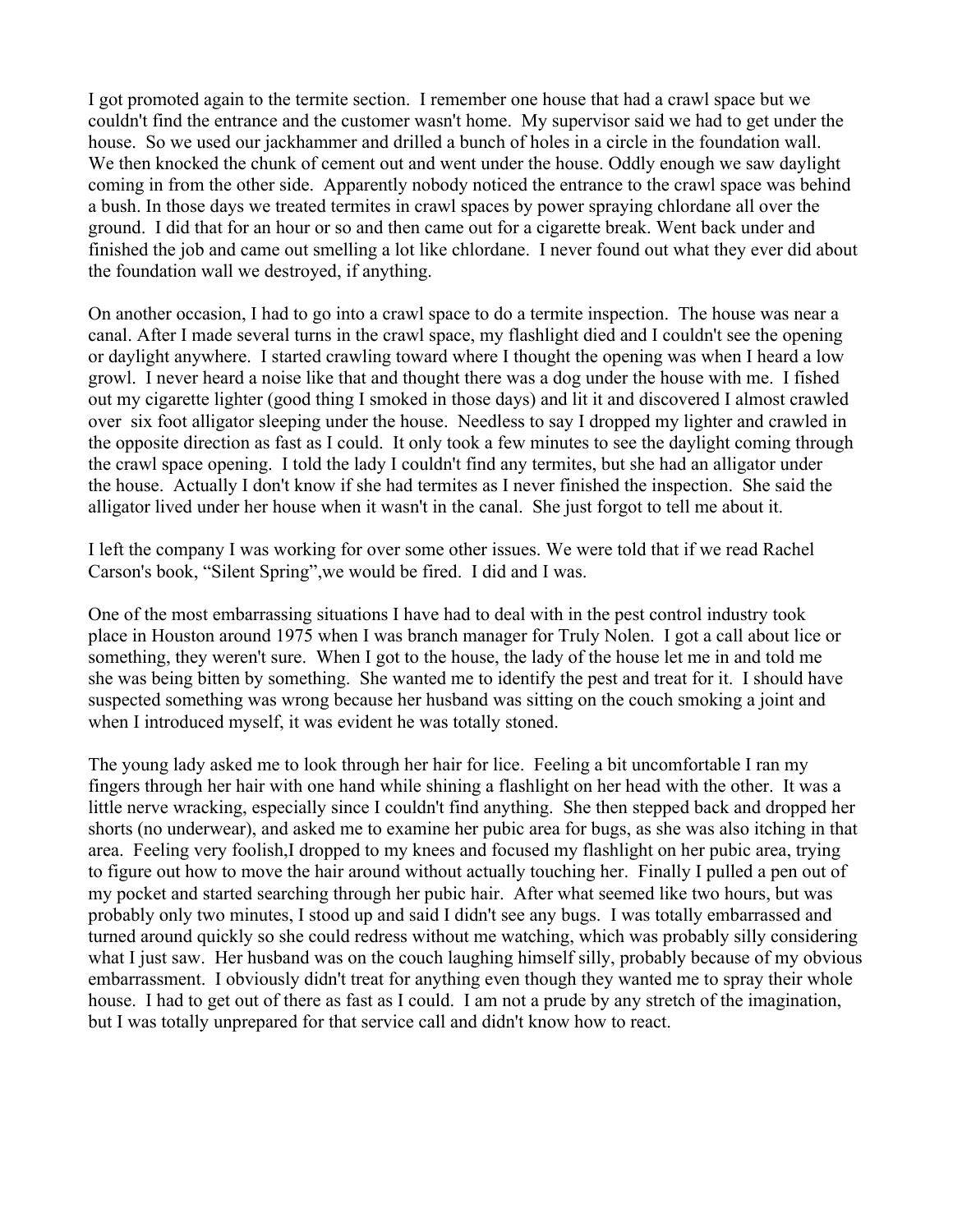# **CHAPTER 3 Scary Pest Control**

The problem with the pesticide industry is that a large number of pest control operators (PCOs) are poorly trained and not well regulated. Many of them are not familiar with the label or Material Safety Data Sheet (MSDS) of the chemical they are applying.

If a PCO tells you the pesticide he is spraying is perfectly "safe", you may have a problem. It would be a federal violation to make that kind of statement. If he says it is so safe you can drink it, offer him a glass! If the PCO is spraying your baseboards with a pesticide, it means he doesn't know what he is doing and you need to be concerned. If you see a pest control truck on the street and it has hand sprayers and other small equipment loose in the back so anyone can grab it, stay away from that company. If they haven't got enough sense to lock up their equipment, they are in the wrong business.

One of the most egregious incidents of pesticide misbehavior occurred in Mississippi in 1996. Two unlicensed and untrained boneheads sprayed 300 homes and businesses with methyl parathion, an agricultural pesticide intended for outdoor use only. There were complaints of foul odors, staining of walls and carpets and pets dying for no apparent reason. Many residents fell sick with flu-like symptoms. These so-called "pest management professionals" sprayed the walls and floor with this pesticide. Tests confirmed that the levels of contamination were at least five times the level that requires immediate evacuation of humans and animals. Hundreds of families were evacuated from their homes and several businesses had to be shut down until all the sites were decontaminated. This episode of pest control negligence cost the taxpayers of Mississippi over \$50 million and put thousands of people in a very serious situation. Fortunately the people who perpetuated this act were tried and convicted for their crimes. Methyl parathion had a DANGER label and is no longer permitted to be used in the U. S. It was used as a foliar spray on cotton as well as an insecticide and miticide on many other plants.

I got a letter with some bugs in it from a lady in Alto, NM. She said she had the local exterminator out four times at a cost of over \$1000 to control them and she still had them. He said they were the larvae of some sort of flying beetle. The specimens she sent were actually duff millipedes, a completely harmless little millipede that will shortly die of dehydration once it enters the home. No pesticides were necessary to control it. In fact this fellow tried every pesticide in his truck and failed to control it because he didn't know what it was. The only thing he succeeded in eradicating was the lady's bank account.

There was another instance where one of the major companies treated a home several times for carpet beetles, without success. Actually they mistook duff millipedes for carpet beetle larvae. The misidentification of pests is common in this industry and the results can be devastating in the money spent and the pesticides incorrectly used.

Then there was the fellow who went out to a house and identified the pest as fleas and did a flea job, which consisted of spraying the carpets and furniture and fogging the house. He did it three times and was unsuccessful each time in controlling the bugs. The customer called another company who properly identified the pests as harmless springtails that did not need control. Fortunately, the owners of this house were attorneys and they sued the first guy out of business.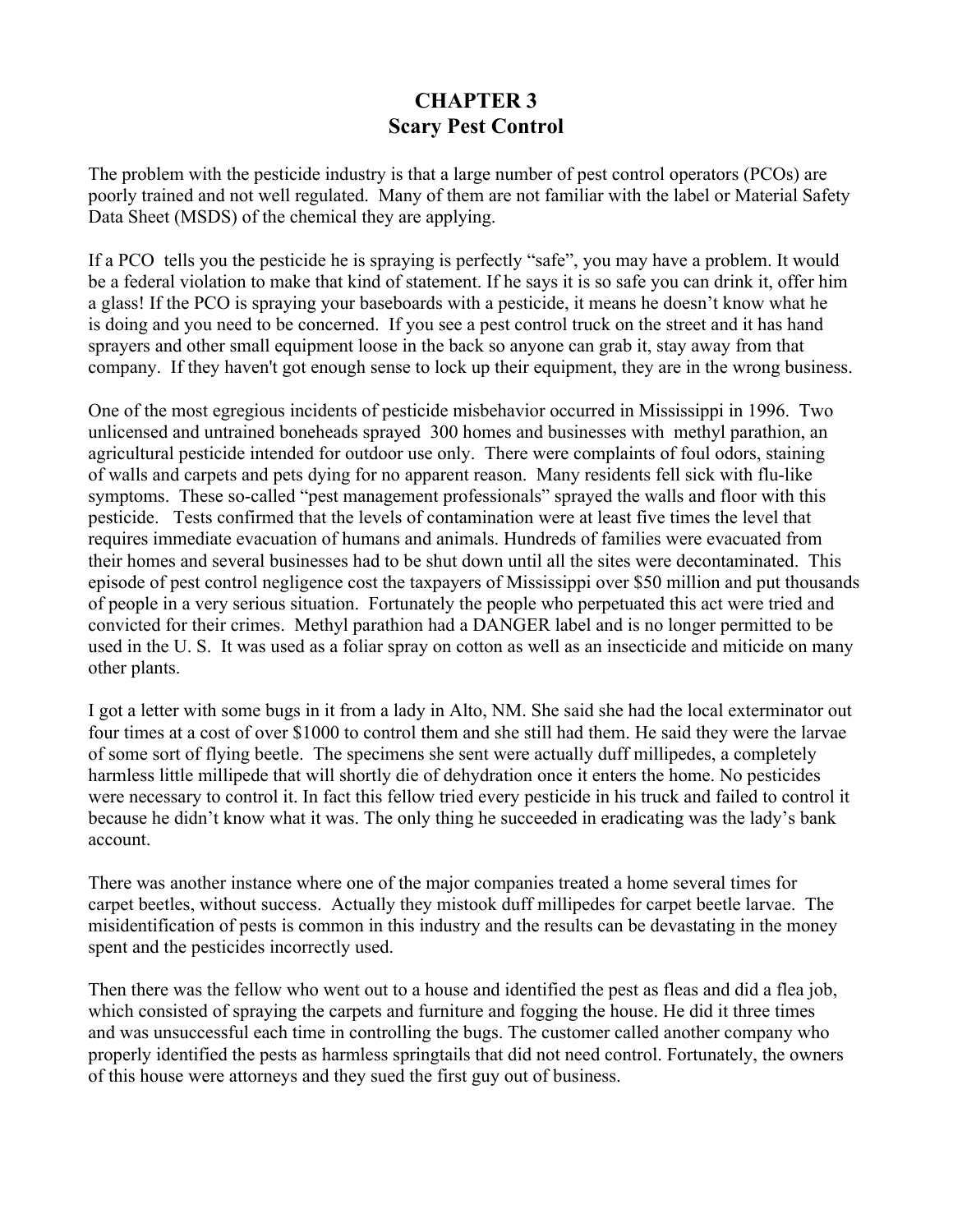Consider the story of the Immovable Secretarial Object and the Irresistible Pesticide Man. She wouldn't get up from her desk when he arrived to spray the office. ("*He wasn't very nice about it. He just said, 'Lady, you have to get up for a minute. If he had asked me instead I would have moved.*.."). He sprayed anyway, "around" her feet. She was wearing sandals and ended up at the emergency room with welts on her toes, being one of the increasing numbers of the population that is allergic to synthetic pyrethroids.

Along the same line, my sister Linda, in Florida, told me their company exterminator came in the office and sprayed the baseboards and then sprayed all of their chairs! Was he spraying for some kind of butt bug? No one knows why as my sister ran him off and told him never to return.

During the outbreak of false chinch bugs in New Mexico a couple of years ago, the pest control companies' phones were ringing off the hook. One lady called one of the largest pest control companies in the country. A salesman went out, identified the pest as Johnson beetles feeding on her Johnson grass and wanted \$450 to control them. She called me to confirm the diagnosis. Of course it was wrong as there is no such thing as Johnson beetles and very few people have Johnson grass growing in their yard. She had false chinch bugs which required no control at all.

There was the case of a pest control company spraying a home for carpenter ants several times because he said he found carpenter ant poop on the floor. The "poop" didn't go away with the spray. Actually they were very small beetles that feed on mold and were present because the homeowner had a plumbing leak that caused some mold. The exterminator couldn't tell a beetle from ant poop.

In another case, a woman called because she had weird worms in her house, particularly on the kitchen floor. The pest control operator came out, identified them as boll weevils, said they would get in the closet and eat her clothes, so she needed the whole house fumigated. The lady was skeptical and got another opinion. It turns out they were blow fly maggots falling from the ceiling where a dead animal was being consumed. Now the question is; is the PCO a crook scamming this lady or was he just so stupid and uninformed that he really believed his diagnosis? In either case, that is Scary.

In a similar case a man was told he had codling moths in his clothes closet. Since codling moths only eat apples, that would only be possible if he had an apple tree in the closet. The customer was smarter than the PCO and didn't let him treat the house.

If you have pets, you should never use pesticides of any kind or use an exterminating service that sprays pesticides in the house. Recently a lady called me and told me she hired a pest control company to eradicate some crickets from her home. Rather than use bait, which would be safe if properly applied, the PCO sprayed the baseboards. He ended up killing \$2500 worth of her son's snakes, yet didn't kill any crickets. She successfully sued the company.

In another case a pest control (non)-professional sprayed the baseboards in a pet shop. The pesticide was sucked up into all the aquariums and he killed all the fish in the store.

There was a pest control company power spraying around a school in Chama, NM, when children were standing close by waiting for a bus. One kid got sick and passed out and was rushed to a hospital. He survived, but the company was correctly sued. This company is still in business and has their office in Santa Fe.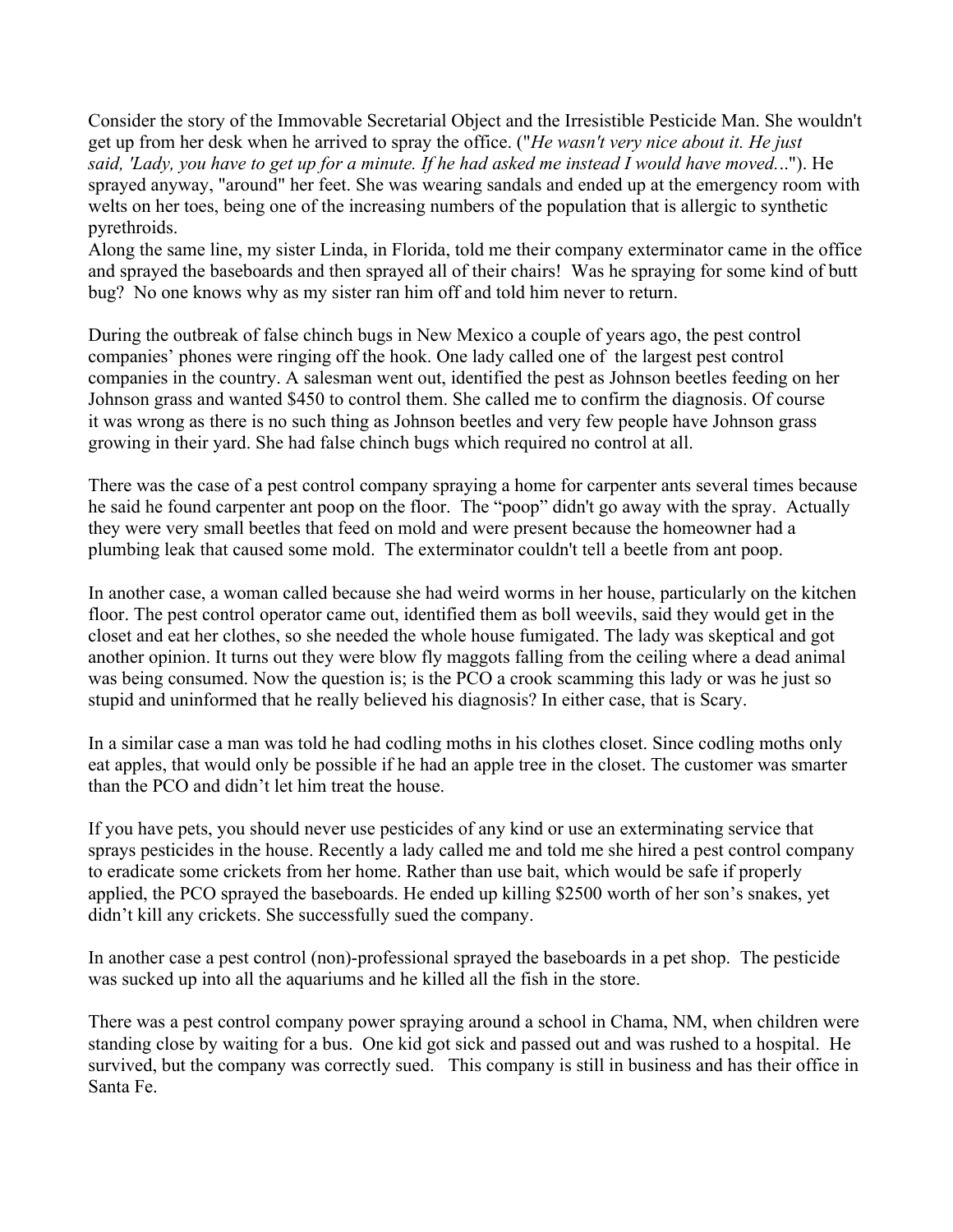In another incident reported in *Proceedings, Association of Avian Veterinarians,* an organophosphate chlorpyrifos was used in a home where pet birds were bred and raised for six years. The target pests were cockroaches but after five applications, fledglings began to die off, followed by a cessation of egg production. Finally the adults deteriorated and died. The owner realized that this tragedy meant he was also in danger and that was the basis of his lawsuit against the pest control company. The final report read: "The case was settled to cover the cost of the birds and for creating a health hazard for the occupant of the house."

Of course who can forget the fellow who just finished up a termite job and had a little bit of the termiticide left in his tank. He offered to spray the family's cat and dog for fleas with the leftover chemicals and wouldn't even charge them.

In a case in California in 2001, a person who is now a pesticide lobbyist, treated a warehouse with pesticides and didn't post notification. Six policemen responded to a call and had to enter the warehouse. All of them got sick and had to go to the hospital. They all survived, but the pesticide lobbyist was fined \$1000. This fellow is still on the discussion boards telling everyone how safe pesticides are for bees and how dangerous automobiles are, as, according to him, they kill more bees than chemicals.

A lot of the horror stories that I related to you have one thing in common; the inability of the pest control person to properly identify the pests. Many of them use the Spray and Pray method. That is if you spray enough pesticides and pray it kills something, you won't get a callback from the customer.

Aluminum phosphide is an inorganic phosphide used to control insects and rodents in a variety of settings. While it is used primarily as a grain fumigant, it is also used as an outdoor fumigant for burrowing rodents and moles. This product is frequently misused. In one case that recently took place in Los Lunas, New Mexico, a pest control company fumigated a colony of prairie dogs on church property. They didn't follow normal procedure and inspect the burrows for burrowing owls, which are federally protected under the Migratory Bird Treaty Act and the Raptor Protection Act. A witness to the fumigation told the pest control person that owls were present in the burrows, but he continued gassing them anyway.

This fellow was reported to the proper authorities, but because of lack of physical evidence (dead birds, feathers, feces, etc.), he was not prosecuted but he was severely warned. I wrote to the church to get their rationale for hiring this fellow to gas the prairie dogs. If you have a healthy prairie dog colony nearby, it is plague free. This pastor's fear of prairie dogs, plus the incompetence of the pest control person lead to the gassing of federally protected birds if the witness was correct and there is no reason to think he wasn't.

Unfortunately, in New Mexico, you do not need a fumigation license to gas burrowing rodents with a fumigant. You would need such a license to fumigate a building, a truck or a vault, but for some reason, burrows don't count. It is clear the fellow that fumigated the burrows wasn't competent and shouldn't have been allowed to use the product. The odd thing is that this company specializes in the control of mammal pests judging by its name. They should change their name to Scary Pest Control.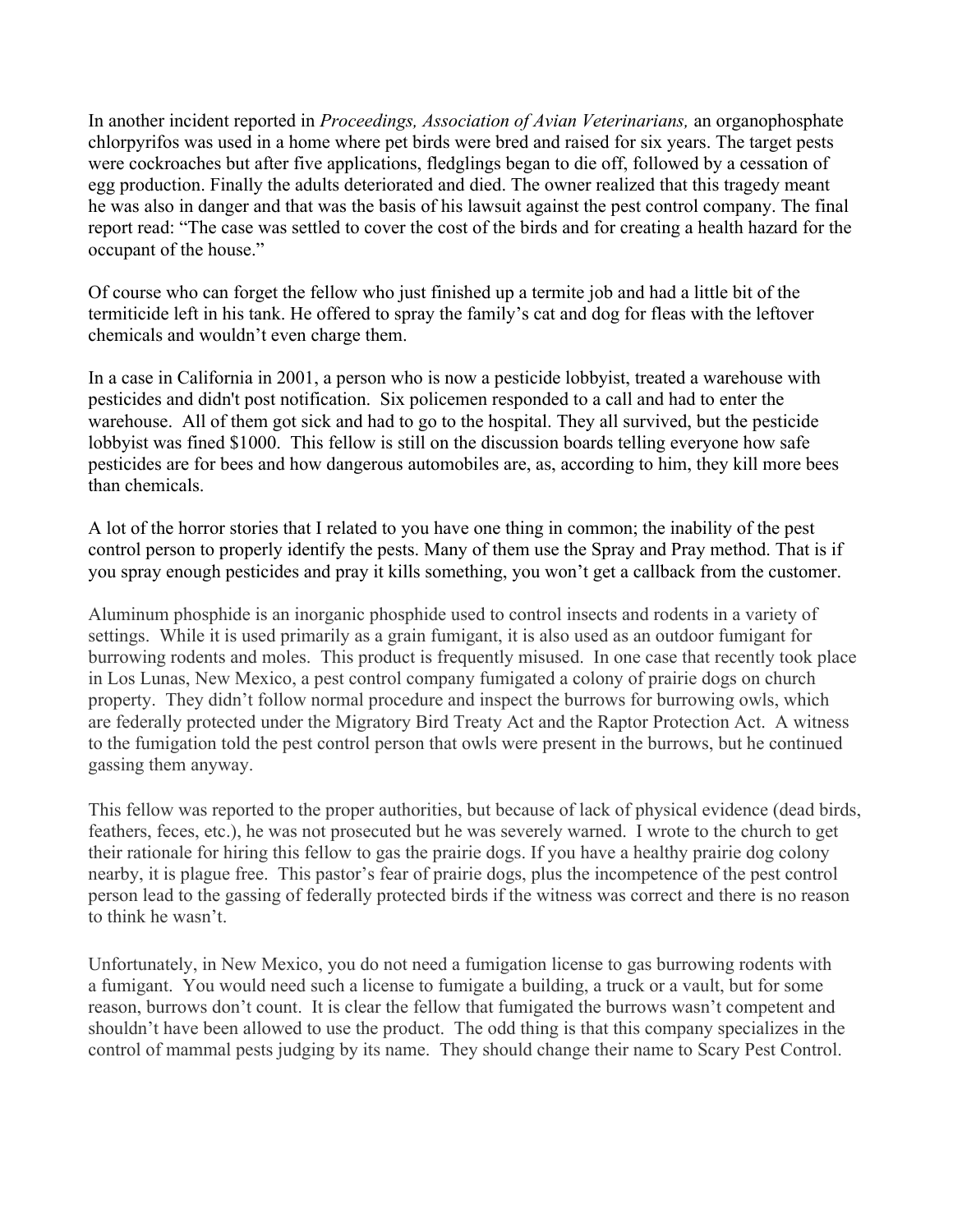How toxic is aluminum phosphide? It is highly toxic when ingested or through inhalation of the gas. Symptoms of mild to moderate acute aluminum phosphide toxicity include nausea, abdominal pain, tightness in chest, excitement, restlessness, agitation and chills. Symptoms of more severe toxicity include, diarrhea, difficulty breathing, pulmonary edema, respiratory failure, rapid pulse, and hypotension (low blood pressure), dizziness and/or death. Recently two children in a house in Utah were killed by aluminum phosphide that an exterminator used in their yard to control voles. The owner of the company apologized for the mishap.

Recently there was an article in a NM paper about how a pest control company injects pesticides into the walls of homes to control all the pests that hide in the walls. Someone asked me if this was something they should consider. The answer is NO.

First, there are very few pests that nest in our walls. Some ants will come in from the outside and if they find ample food and water in the home, they may nest in a wall. This would include odorous house ants (*Tapinoma sessile*), little black ants (*Monomorium minimum*) and one or two other species. All you have to do is get the ants properly identified and then put out a bait they like. They will take it back into the wall and kill the queen and colony. Pesticides aren't necessary. Who else nests in walls? German roaches in urban/ghetto areas may nest in walls, but the American and Oriental roaches we have here in NM prefer areas with access to water. A wall would be too dry for them to nest. Centipedes, scorpions, spiders and other pests may get into a wall, but they won't stay there very long. The only real pest that you will find in walls are subterranean termites, and the treatment method they use won't affect them. It may be possible to get a wasp nest in a wall, and if that is the case, this method may help. However it wouldn't be necessary to treat all the walls in the house.

Why else is this a bad idea? If there were bugs in the walls they could get into your house. If the bugs could get into your house, so will the pesticides. Do you really want someone pumping pesticides in your walls that will come into your home and threaten the health of your family and pets? Nobody may get sick right away, but the pesticides can build up in your body or your children's bodies and comprise your health.

So why would anyone want to pump pesticides into your walls if there aren't any pests there? The answer is the same as why we sprayed baseboards in homes for many years. It is perceived value. The industry sprayed baseboards to supposedly kill all the bugs that ran along the baseboard. Of course very few bugs actually ran along the baseboard. The real reason that baseboards were sprayed was to kill time in the customer's home to make it look like they were getting their money's worth. Most companies don't spray baseboards anymore, although a few still do. Power spraying the perimeter of a house was also widely used, but now is frowned upon as it has no real value and they tend to kill more beneficial insects than pests. It is particularly silly when the pest company sprays around your home in the middle of winter.

If baseboard spraying, power spraying and pumping pesticides into walls isn't effective pest control, then what is? In reality, pesticides should never be used in a home unless you have an infestation of a pest. In many cases, pesticides aren't necessary then. If someone wants to spray your baseboards or pump pesticides into your walls, ask them to sign a paper stating that they will accept financial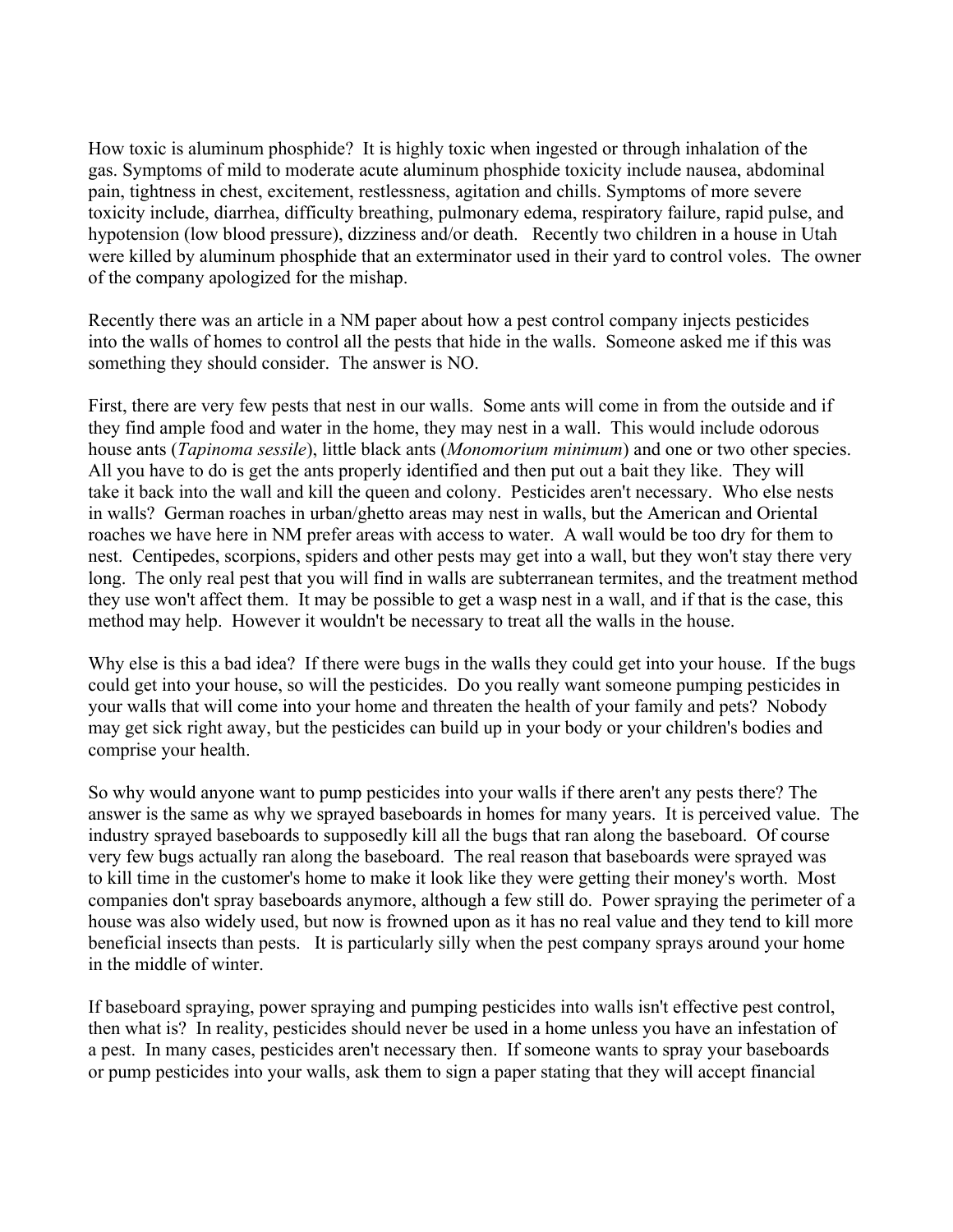responsibility if anyone in your family or your pets get sick from the pesticides. If they agree to that (and they won't), then you can consider it.

Never let a company use rodenticides to control mice. The reasons are clear in my book, P (or G). In the majority of cases, you can control your own mice using snap traps or Tin Cats. Rodenticides can kill non-target animals, including pets and if a rodent with a disease such as hantavirus dies and you can't retrieve the body, it can create a health hazard. Don't let them use glue boards either as a mouse will urinate and defecate for hours before it dies and that is how hantavirus is spread.

## **CHAPTER 4 How to Pick a Pest Company (Household Pests)**

I have said many times that most people can control their own pests without using pesticides or a pest control company. Most of this information is available in my other book, P (or G).Of course there are many people who prefer to hire someone for this and that is fine.

Just be careful and get several companies to give you a proposal. First, make sure they can properly identify the pest you have when they inspect your home. If they are true professionals, they will know the scientific name of the pest and give it to you so you can Google it for more information. If the representative that comes to your home or business doesn't recognize your pest and offers to treat your home anyway, do not let him. If they offer to take the bug back to their office for identification, that is fine. Never accept a price over the phone. A doctor or a mechanic would never quote you a price without a physical or automobile inspection and neither would a professional pest management specialist. Amateurs who only plan on spraying pesticides will give you a phone price, as they treat all homes the same. This isn't at all professional. If the company is in a rural area and potential customer's are pretty far apart, it would be fine if they offered a price range, depending on the pests. At least if that price range is too high, the potential customer can say so and save them some time and gas. However, if they are in urban areas as most companies are, it is never professional to give prices over the phone.

A professional pest management specialist will inspect your home or business, identify any pests and offer to treat the infested areas safely and effectively. Most companies want to make regularly scheduled visits to your home. That is okay as long as they just don't spray pesticides inside and outside your home and call it pest control. It is, in reality, pesticide pollution. They should come to your house periodically and inspect your home or business for pests, for conditions conducive to pests and for possible entrance ways for pests to come into your home. If you have a crawl space under your home, they should go under your house and look for leaks or areas where pests can get into the main portion of your home. They should carefully inspect around the outside and look for wasp nests or other potentially dangerous pests near your home or business. They should even check any spider webs attached to your home to see if swarming termites are in the web. Pesticides should only be applied if there is a pest present that requires it. In the winter, they can inspect your house as they normally do and then also offer suggestions on how to pest-proof your home or business. Maybe install door sweeps, fix holes around plumbing and even trim branches from trees that are touching your home. This is IPM (Intelligent Pest Management).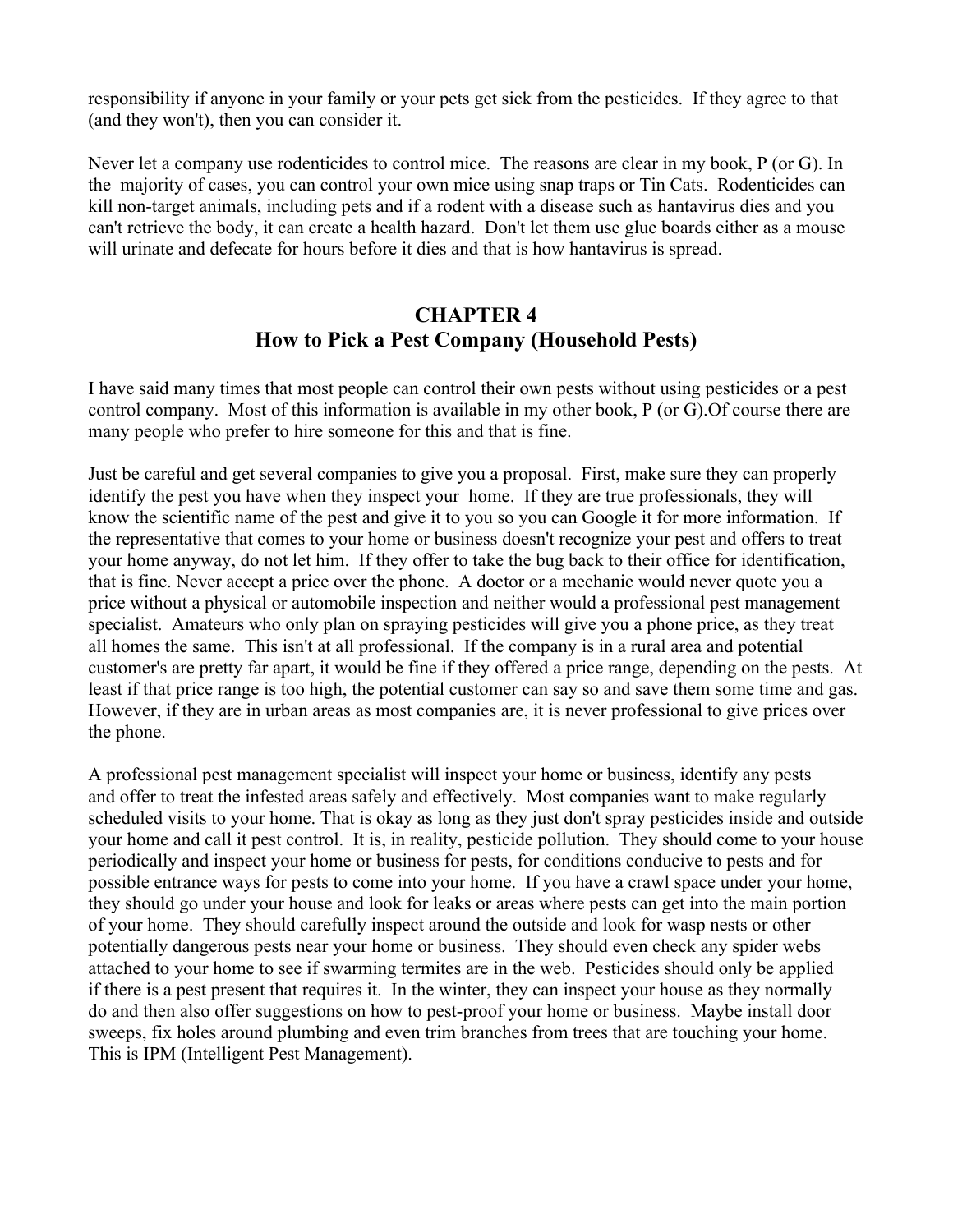Many companies and certainly all the larger ones have a clause in their contract that prohibits you from suing them. The clause reads something like this:: *"Any dispute arising out of or relating to this agreement or the services performed under this agreement or tort based on claims for personal or bodily injury or damage to real or personal property shall be finally resolved by arbitration administered under the commercial arbitration rules of the American Arbitration Association."* In 1995, the U. S. Supreme Court established that mandatory arbitration clauses could be used in contracts between companies and consumers. Since that time, the clause has been widely used by the pest control industry. One of the problems, and there are several, is that it is not free. It could cost the consumer up to \$2,000 up front in order to start the arbitration process. Very few people have that kind of cash lying around. If you are asked to sign a contract with a pest control firm, look for that clause. If it is present, you can cross it out and ask the company representative to initial it. If they refuse, don't sign the contract. There are plenty of pest control operators who do not require contracts to conduct their business.

There are basically three degrees of professionalism in the industry. There are the "antiquated" companies, who still go in homes and spray baseboards even though they have no idea what kind of pest the customer has or even if they have a pest. Mostly it is old-timers who still do this and it will eventually disappear. In the antiquated companies in the industry, all they know is they kill roaches and ants. One supervisor told me many years ago that there were only two kinds of ants, inside ants and outside ants! He was the service manager! That company didn't do well over the years. Other antiquated companies recognize sugar ants, grease ants and piss ants.

The next level of professionalism is the "mediocre" group of companies. They all have the same habits and follow the same routines, regardless of how unprofessional it may be. This is usually a result of lack of training. The folks start companies and develop their methods based on what they did in previous companies they worked for, even if those methods are no long viable. While this may work for many customers and is easy to do, it still puts them behind the true "Professionals", who take this industry very seriously. Professionalism at the highest degree should be the mission of every company, but it is not even close.

The most common level of knowledge is represented in the mediocre companies around the country. They use common names for insects that make no sense. They refer to "crazy" ants. Why are they crazy? Have they been to an insect psychiatrist? They are called crazy ants because they run around in circles. Lots of ants do that. My kids did that. It is a ridiculous name. "Acrobat" ants do not swing from chandeliers in the customer's house and pavement ants don't live exclusively under pavement. I have never sniffed an "odorous" house ant, so don't know if they smell funny, but I am told they do. I have never met a customer with an ant problem who has squished and sniffed their ants. Of the 48 species of "field" ants that live in NM, only two of them actually live in fields! We have "carpet" beetles in homes without carpets. It goes on and on. Every company should strive to reach the upper level of competency and achieve true professionalism in the industry when it comes to technical knowledge and use the scientific names of the pests.

The antiquated companies will treat the baseboards of their customer's homes. Period. The mediocre companies will spray pesticides inside and out in a general manner, and will spray pesticides in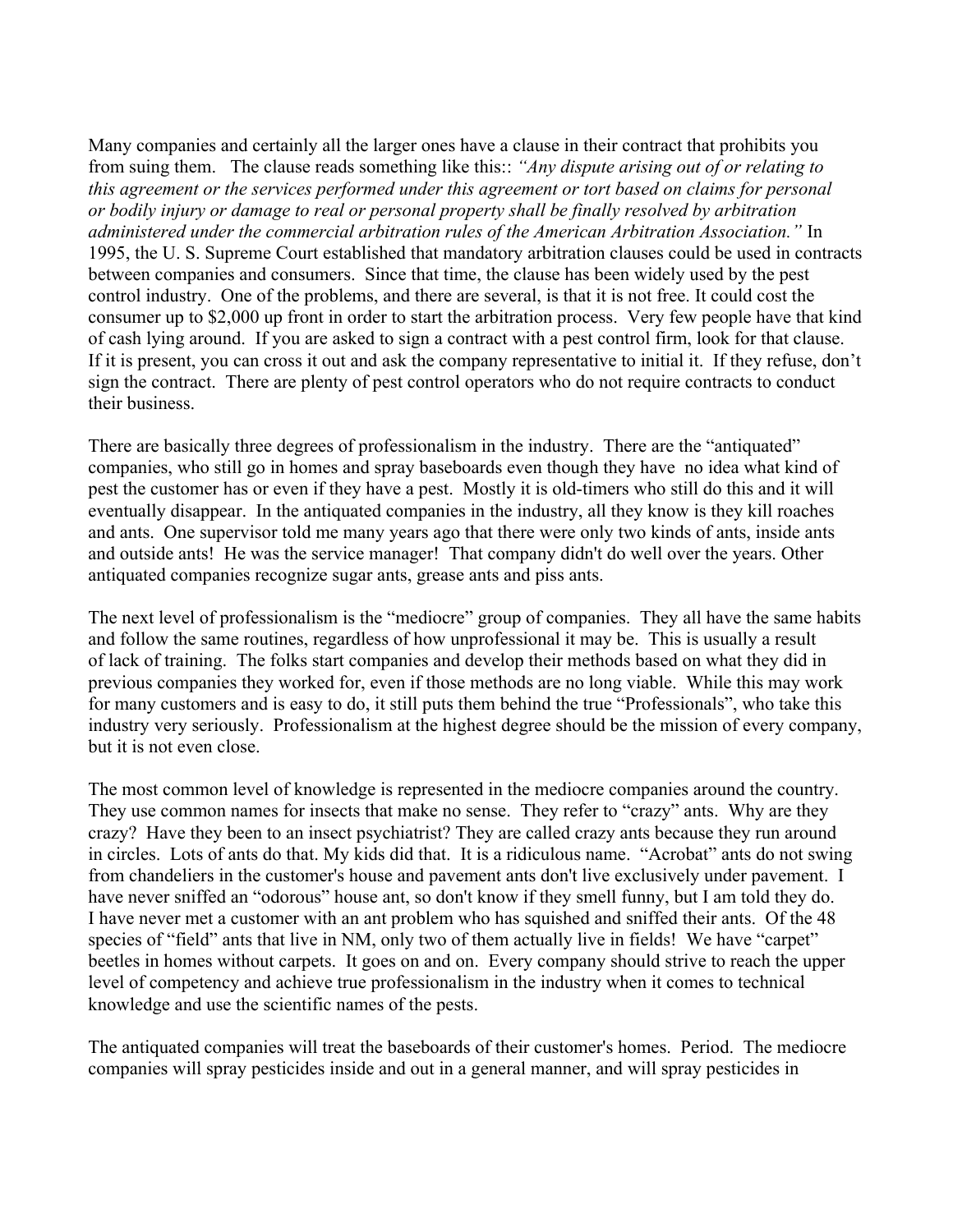the dead of winter when bugs are hibernating. This is, of course, for show only, except all they are showing is their lack of technical knowledge.

The true professionals will only use crack and crevice materials in a building, or baits like Niban which works very well. They will treat around the outside using a pin-stream application so they can get the pesticide in cracks and crevices where potential pests hide. They will put Niban bait in water meters as they always have roaches. They will check spider webs they see for signs of swarming termites. In the winter, when there is no pest activity, they will inspect the house and offer to seal any cracks in the foundation, repair any vents, cut back any tree branches touching the roof and other things that can help prevent bugs from entering the house when spring comes around. This makes far more sense than spraying pesticides when the ground is frozen! Some so-called professionals will say Niban doesn't work. Actually it works very well, but since it is made from boric acid and available to the public, they don't want to use it as they think the customer may decide to do it themselves.

A true professional will post a pest control notification if they are going to treat any commercial account with synthetic pesticides, whether it is required or not. They will want to let the public know what they may be exposed to. Many years ago when I was in Houston, I always posted notifications when I was a Truly Nolen manager and it worked great. We had a lot of people call and ask for our service. There is nothing wrong with pesticide notification if you are using a legal product safely and according to the label.

If you do hire a company, ask them to give you a copy of the label and the MSDS of any pesticides they use. Read the label carefully. A professional will wear the proper gear as required by the label when applying pesticides. The mediocres will sometimes not wear the safety gear as they don't want you to think their products are dangerous.

In Summation:

As mentioned earlier, if you call a company and they give you a price on the phone, call someone else. If they haven't got the time to come to your house, inspect it properly and identify any pests, then they aren't very professional.

If they aren't wearing a uniform or neatly dressed, ask for identification and to see a copy of their license. Only amateurs would come to your home dressed in T-shirts or shorts.

If they don't thoroughly inspect your home, inside and outside and under it if you have a crawl space, then call someone else.

If they say they will spray your home regularly, inside or outside or both, send them on their way. You are looking for safe and effective pest management, not pesticide pollution.

If they don't recognize your pest to species or otherwise seem like they aren't aware of what they are doing, send them on your way. Some companies hire car salesman and other types of salesmen to sell pest control and that is not professional. Everyone in the company, salespeople, service technicians and managers should be properly trained in all aspects of pest management.

Choose your pest management professional carefully. Use the same criteria you would use in choosing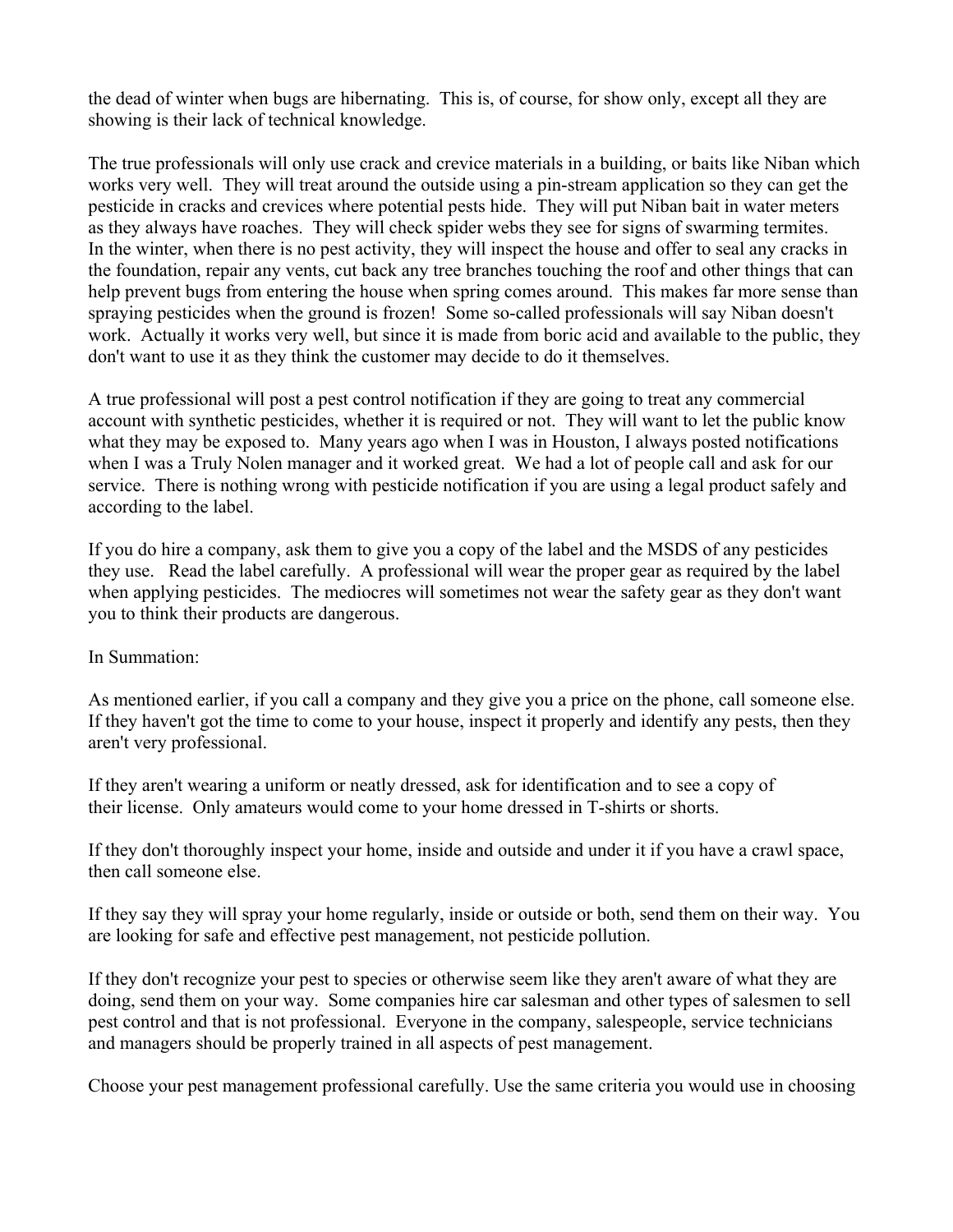a doctor or any other professional.

# **CHAPTER 5 How to Pick a Termite Company**

The first part of termite control is hiring a competent wood destroying insect inspector to see what kind of pests you may have. Proper identification of the pest is essential if control is going to be successful. They absolutely have to know exactly which species of termites are infesting your home, not just the general description of either "subterranean" or "drywood" termites. Different species have different habits, different size colonies and do varying amounts of damage. If you are going to pay a lot of money to control these pests, you should know exactly what they are. If your inspector doesn't know what they are, then hire someone else. There was a case in Albuquerque where a termite inspector walked over drywood termite pellets while inspecting the house. He wasn't familiar with drywoods so didn't make a note of them. It was a real estate inspection, so he was libel for missing the drywoods and had to pay for the subsequent fumigation. He went out of business and the last I heard he was in Alaska panning for gold. Hope he is better at that then he was at inspecting homes for termites.

In another case, an inspector checked a home in Clovis, NM and didn't find any termites. He didn't realize there were powder post beetles in the ceiling. When the buyer went into the attic, he fell into the kitchen through the ceiling. The inspector was libel as he should have been.

In a similar case, a company inspected a wooden cabin in Cimarron, NM and didn't find termites. He didn't see all of the bostrichid beetles on the window sills and ended up paying for a fumigation.

#### **Subterranean termites:**

If you have a home built on a slab and you have had a termite job performed recently, you may want to read this carefully and also make sure your guarantee is still available. Subterranean termites live in the soil and enter homes through the expansion joint between the foundation and the main slab or through a crack in the slab or around plumbing that penetrates the slab. Up until a couple of years ago, a termite crew would drill holes in the slab along the inside of the house and then treat the soil around the outside of the house. The purpose was to prevent termites from entering from the expansion joint or from coming up the outside of the house under the stucco. Recently, two termiticides, Termidor and Premise, have put out labels that allow the outside of the house to be treated as well as the area inside where the termites are active. They no longer have to drill the inside slab which often involves pulling carpet and drilling through tiles.

This all sounds good, right? Not so fast. All the companies I have talked to that do termite work told me that when they drill holes in sidewalks, patios and other concrete areas that are next to the home, they use a sub-slab injector to pump the termiticide into the holes. This is contrary to what the label says and the label is that law. Also it does not effectively protect your house from termites. The Termidor label says:

*Where physical obstructions, such as concrete walkways adjacent to foundation elements, prevent*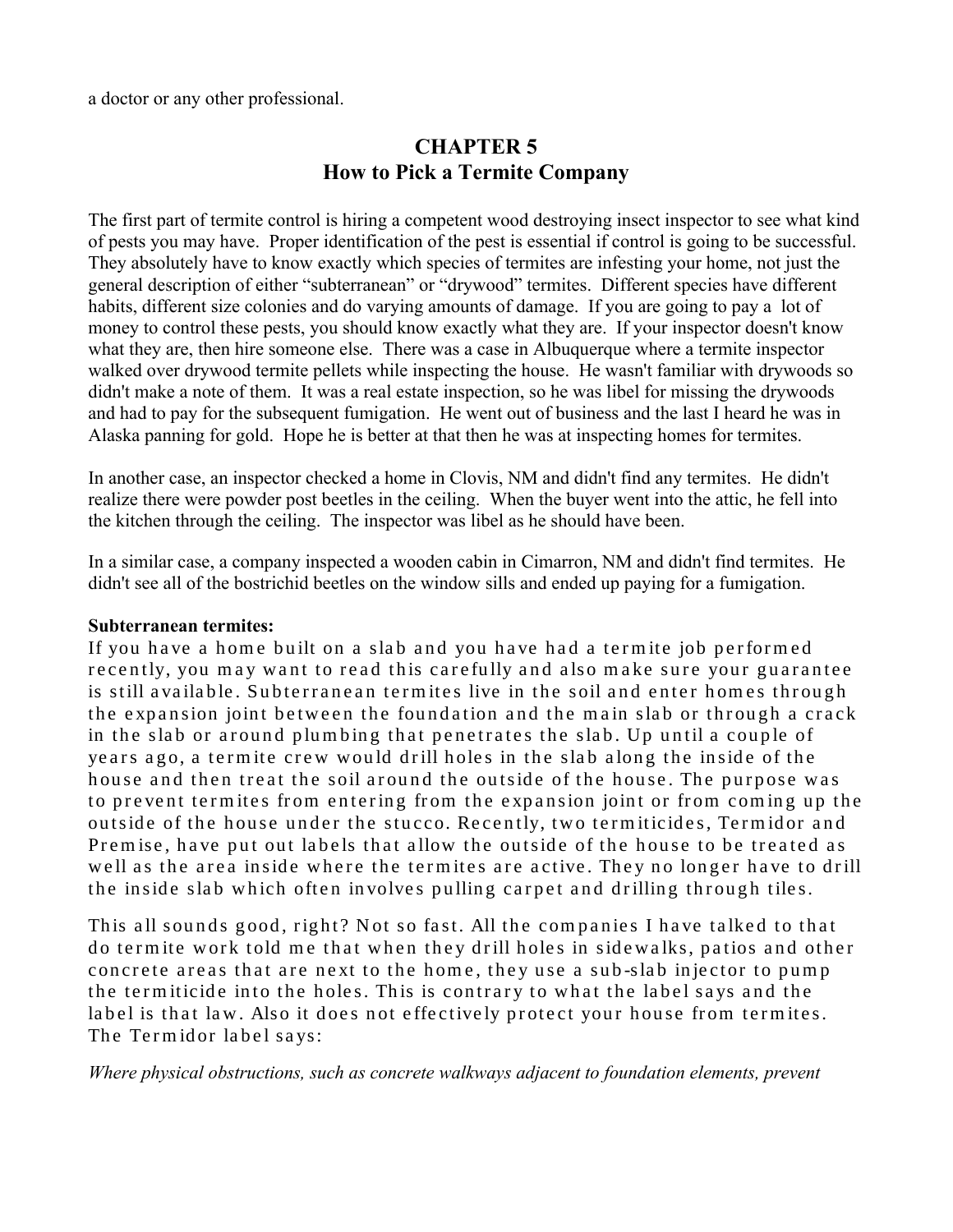*trenching, treatment may be made by rodding alone. When soil type and/or conditions make trenching prohibitive, rodding may be used with rod holes no more than 12 inches apart. Exterior drilling and treatment of sub-soil is necessary for concrete structures adjoining the foundation such as patios, porches and sidewalks, to complete the exterior perimeter treatment zone. For driveways, exterior drilling is necessary only around building supports or wall elements that are permanently and physically located at driveway joints. Rod holes must be spaced so as to achieve a continuous treatment zone and in no case be more than 12 inches apart.* 

I think the label is pretty clear that these areas have to be rodded and the termite folks should be making holes large enough to insert their ground rods. Otherwise they aren't going to be able to get the material to the footer as the label specifies. They are basically spraying the top of the ground beneath the concrete slab. If the material would leach down to the footer there wouldn't be any reason to trench and rod, they could just spray the surface around the house.

Treating outside concrete slabs with a sub-slab injector is similar to spraying baseboards, It is for show only and doesn't really do any good. The only way to effectively treat a slab would be with a four foot ground rod inserted into the drilled holes. The purpose of getting the termiticde down to the footer is to prevent termites from coming in contact with it and then climbing up the inside of the footer and entering the home. If you only use a sub-slab injector the termites can and will crawl under the termiticide and be able to enter the home.

When you get a bid for termite control, make sure that the representative has determined the depth of the footer on your house. They cannot calibrate the amount of termiticide they will use if they don't know that information. If they give you a bid without knowing the depth of the footer, they are using the 4 gallons per 10 linear foot formula. However that formula is for one foot of depth of footer. If the footer is 2 feet deep, then they have to use twice as much termiticide or 8 gallons per 10 linear feet. In other words, they will use the one foot depth formula no matter how deep your footer is if they don't measure it. That is contrary to the label and illegal. If you have to remind them to measure the depth of the footer, then you probably ought to call another company.

#### **Drywood termites:**

Drywood termites are a major wood destroying insect that cost consumers many millions of dollars in damage and control. One estimate suggested Californians alone spend \$250 million dollars a year on this insect.

For many years the primary method of controlling drywood termites was to use sulfuryl fluoride (Vikane) as a fumigant. The house had to be wrapped and sealed and the gas injected. It was and still is a major inconvenience for homeowners as they had to do a lot to prepare for the fumigation as well as stay out of the house overnight. It was thought that once the house was cleared that the fumigant would dissipate harmlessly into the atmosphere. A recent study by the University of California at Irvine has destroyed that myth. It turns out that sulfuryl fluoride is a major greenhouse gas that can last about 30 years in the atmosphere and may last up to 100 years. This study can be found at (http:// www.sciencedaily.com/releases/2009/01/090121144059.htm). Another study by the Scripps Institute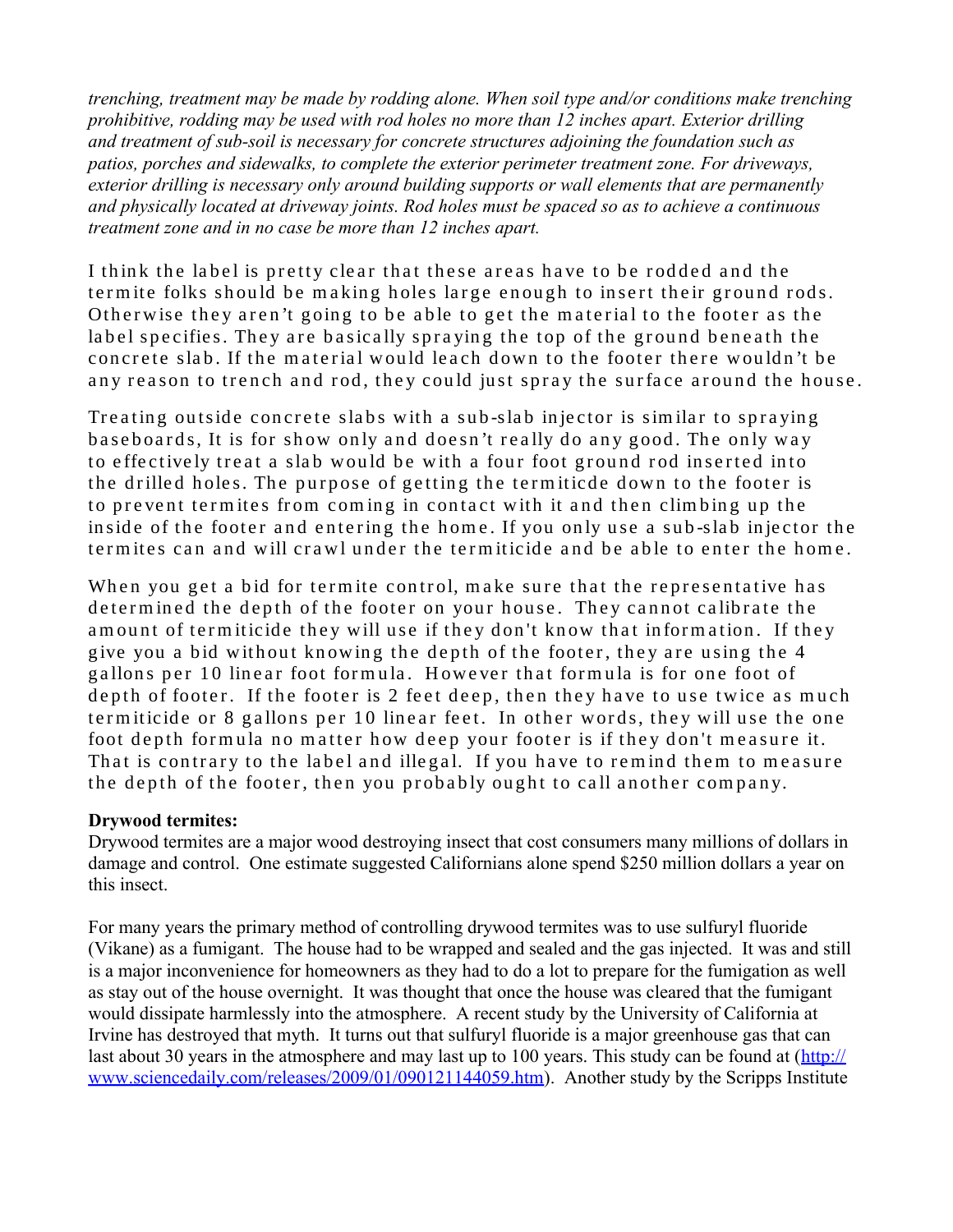## of Oceanography confirms Irvine's findings. It can be found at

(http://scrippsnews.ucsd.edu/Releases/?releaseID=965. The Scripps study says researchers calculated that one kilogram of sulfuryl fluoride emitted into the atmosphere has a global warming potential approximately 4,800 times greater than one kilogram of carbon dioxide. That is pretty impressive. With the amount of carbon dioxide in the atmosphere now and helping cause global warming,

Also homes and commercial buildings are built differently now than when sulfuryl fluoride was in its prime. The homes made today are constructed much tighter to control energy and that can impede the flow of gas throughout the building leaving some areas untreated. This is one reason why fumigation has a higher re-infestation rate than orange oil treatments.

Vikane is the trade name for sulfuryl fluoride gas. Vikane is extremely hazardous and carries the skull + crossbones poison label.

There are some incidents worth mentioning. The San Diego Union-Tribune, on March 10, 2005 reported that a 39 year old woman was in a tented building that was fumigated with sulfuryl flouride. She screamed for help and was removed from the building but she died.

In another case two families (eleven people in total) in an adjacent house to the fumigation were not evacuated in advance of the fumigation and had no reason to suspect anything was amiss as sulfuryl fluoride, the highly toxic gas used, is odorless and colorless. The only person to have remained at home throughout the duration of the fumigation started to feel ill by the evening, experiencing nausea, vomiting, diarrhea, and itchiness. The 39 year old father of three was admitted to hospital the following day but after three hours stopped breathing and died of heart failure shortly after. The remaining ten people who had been in the adjacent building all experienced symptoms of poisoning.

Finally two fatalities occurred when the owners of a home re-entered after the dwelling had been fumigated with 250 pounds of sulfuryl fluoride. The concentration to which the occupants were exposed was not determined. The man died within 24 hours, and the woman expired 6 days after exposure. Signs of intoxication included severe dyspnea, cough, generalized seizure, cardiopulmonary arrest (in the man), and weakness, anorexia, nausea, repeated vomiting, and hypoxemia.

These three incidents occurred over a number of years and only one was in California. However, the common denominator in all incidents was the use of sulfuryl flouride to control drywood termites or a wood boring beetle. Sure the incidents are rare, but why would anyone want to take a chance on having their family exposed to this kind of extremely dangerous product when safer and effective alternatives are available? To me it amazing that the use of sulfuryl flouride is even permitted in California or anywhere else.

If you are still having trouble making up your mind, please read this letter I was given by a newspaper. The fellow who wrote the letter is the manager of a national pest control company. He wrote the letter to a colleague and copied it to the paper. I assume he wanted it printed. I was going to run it in my column but the paper didn't want to because the letter is so incoherent. They were right of course. However, I believe it is necessary for anyone thinking of having their house fumigated to read it. It is so poorly written it is funny (and scary). I won't mention the writer's name or the name of his company. Here is the letter with my comment following it: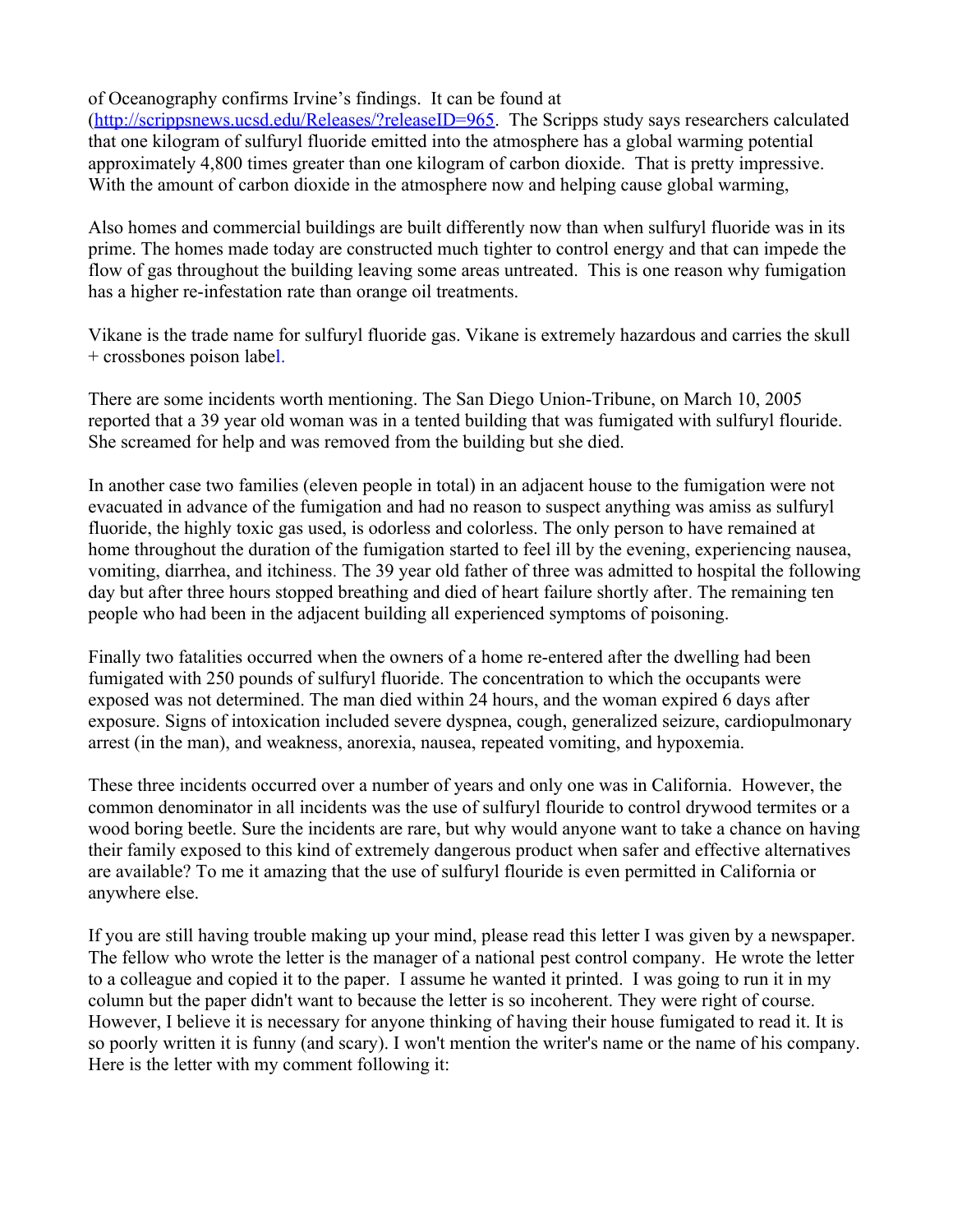*"I believe when the hype dies down, and in a few years the swarms come again; it will be different, We even use traditional methods very well - Termidor etc; of course I could use a little Orange Mist Spray : Aerosol with citrus odor along with ProCitra-DL a botanical-based insecticide but why when Termidor is doing all the work.....That is what some companies do they use Termidor or a non repellent, along with the Orange Oil.*

*How can one kill all infestations That are hidden ?? I am just honest and sell with integrity and don't worry. But this false and misleading concept must stop. It is even in the Rules ad Regs at the (Structural Pest Control Board) SPCB and they have not fined anyone or have they? I think People That write these articles should also do their own research, maybe the fume industry can use the press to their advantage??*

*There is a time and place for a local treatment and a time and place for a fumigation with Vikane, the consumers read and hear this and if t is out of sight it is out of mind. What about behind the walls that a humane being cannot reach? Lets say a 5 Story building with lots of hidden wood ? with sub floors, roof sheathing and it is all buttoned up how do you kill anything with Orange Oil"*

My comments: That letter is hard to follow. I am not sure what the writer means in the first paragraph as it is pretty much incomprehensible. If a homeowner has subterranean and drywood termites the company would use Termidor and orange oil. That makes sense so I do not know what point he is trying to make.

The next paragraph is more serious. The fumigation industry has been trying to put the orange oil industry out of business and they even had a regulation put in place that prohibits the orange oil folks from comparing orange oil treatment to fumigation or from saying that orange oil is a viable alternative. They obviously want the SPCB to become more involved in protecting their industry. Of course that regulation is nonsense as orange oil is a perfectly acceptable alternative to fumigation.

The last paragraph is characteristic of the misinformation they put out. A good orange oil treatment will work in a five story building. Imagine the cost of tenting and fumigating such a building. I showed this letter to one of the orange oil companies in California. The owner told me that when they treat such buildings, they inspect everywhere. He said: *"The inspection on a 40,000 sq. ft. commercial building we treated took 8 hours and a 200 unit apartment complex took 3 days! Essentially, an effective and complete inspection relies on a very experienced inspector who knows what to look for and where to look. With re-infestation rates running at a quarter of the industry average, we are clearly able to both find every infestation and eliminate it".* Imagine the hassle of tenting and fumigating a 200 unit apartment complex and uprooting all those people.

Finally it is pretty clear that this fellow is a spokesperson for the fumigation industry (maybe selfappointed). If he represents the fumigation industry then there is nothing I have written or could write to make that industry look worse. How can you trust an industry that is supposed to check your home prior to fumigating it and then check it afterward to make sure it is safe if they can't even run spelling and grammar check before sending a letter to a newspaper?

There have been other methods of control tried but most only allow spot treatments. Microwaves, heat, cold and electro guns are a few. Heat has actually progressed to where it is considered sufficient to control termites in the entire house. There is a lot of preparation needed for heat treatment and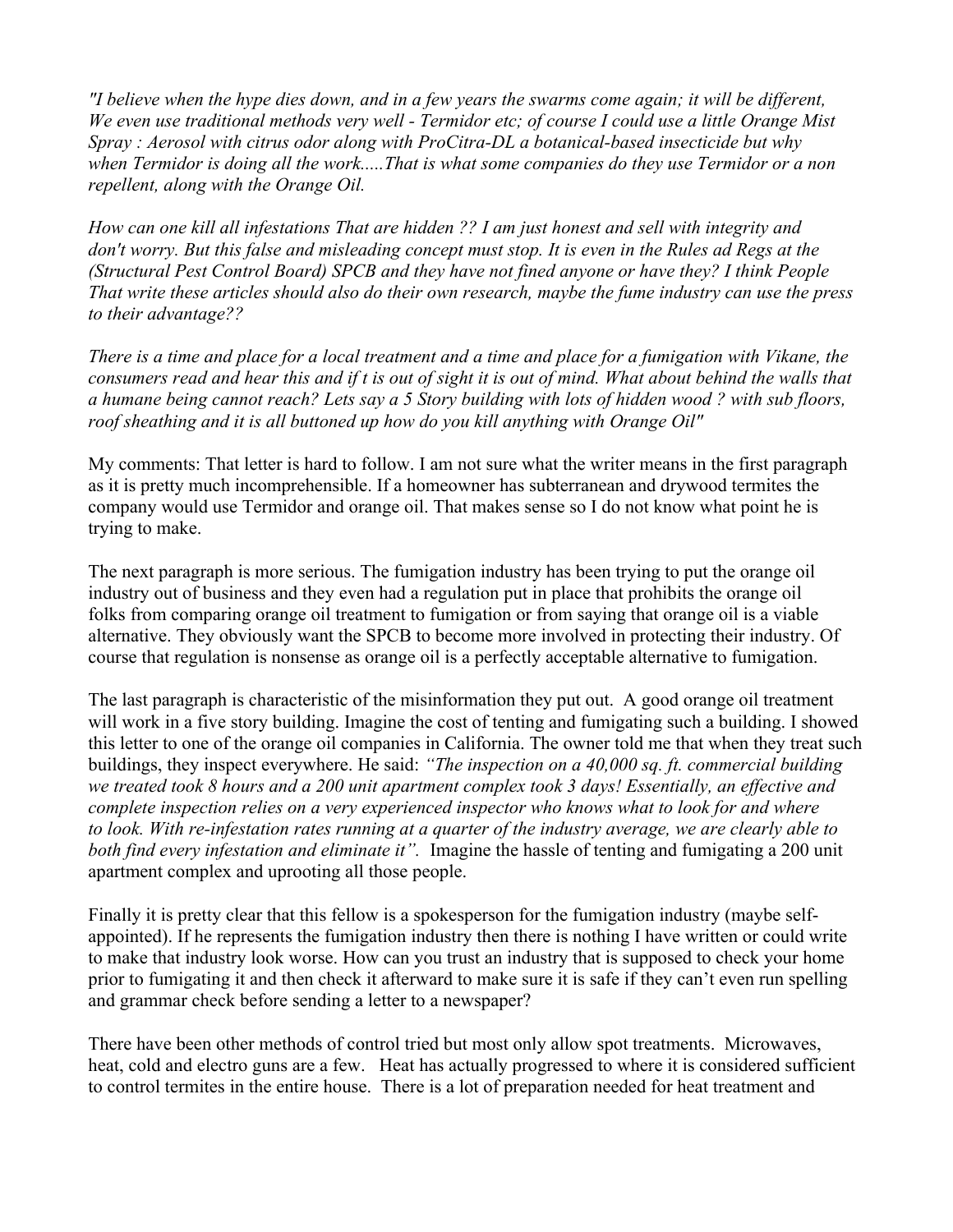the time and labor cost is reflected in your bill for the treatment. It takes six to eight hours to heat a piece of wood internally to 125° Fahrenheit. In addition, the pretreatment preparation required of the homeowner is extensive and, if not completed properly, heat can be extremely damaging to property, such as plastics, electronics, and many other items. and there was at least one instance of a house exploding because of the heat and propane gas. I can't recommend this treatment.

Approximately a dozen years ago orange oil became a player in the termite control game and a very good player indeed. While there are several kinds of orange oil available to the pest control professional, one brand, XT-2000 stands out. It is the only orange oil formulation that can be used to treat entire homes. The others are only good for spot treatments. Orange oil is unique in that the capillary action of the product works in many ways like fumigation, but without the same risks! XT-2000 Orange Oil moves through wood like a gas, along the path of least resistance, filling up the treated piece of wood until the termites have no place to hide. Unlike fumigation, XT-2000 Orange Oil treatments are specifically targeted to the area of infestation, so you do not need to move out of your home during the treatment. Because of sophisticated optical equipment such as the borescope, inspectors have the ability to located otherwise hidden termite problems and treat them. Since orange oil has come on the scene, over 500,000 buildings have been treated. This includes homes, churches, schools, apartment complexes,19 and assorted commercial buildings. There has been a very low callback rate with this treatment which demonstrates the effectiveness of the orange oil.

As for XT-2000, the company that distributes it is very selective as to where it goes. Any company that wants to use it has to go through a vigorous training program first and have annual training updates. Very few pest control products are as vigorously controlled by private industry.

Years ago we had DDT, chlordane, aldrin, dieldrin and many other pesticides that were thought to be ideal in how they controlled pests. I have used all of those products myself and I have fumigated many homes with sulfuryl fluoride. As time went by these products were determined to be far more detrimental to use than previously thought and they were eventually removed from use. Sulfuryl fluoride is in that category. It has been used in thousands of fumigations, most of them successfully, but we now know that sulfuryl fluoride is a serious greenhouse gas as noted earlier. The chemical's annual use in California creates emissions equivalent to the carbon dioxide produced by 1 million cars and California accounts for 60% of the sulfuryl fluoride used in the world.

Another important fact about sulfuryl fluoride is that when it breaks down it leaves fluoride in the soil, your home and on your food. Flouride has been linked to a number of deaths, particularly to children and the elderly. Inhaled fluoride has been implicated in acute respiratory failure.

It is about time that Dow Chemical pulls Vikane off the market. Dow is not a bad company. They have a lot of very good products and services, yet like any company they have made mistakes. They would be doing their customers, society and the environment a service by removing sulfuryl fluoride from use and putting it in the museum alongside DDT, chlordane and the others. Sulfuryl fluoride is the past in drywood termite control using orange oil is the future.

I got the following letter from a reader. It demonstrates that the fumigation industry is not to be trusted:

"*When we bought our house and while it was still empty we had the fumigation done. As a first time homeowner and because I worked near our new home I stopped by often to see how things were going.*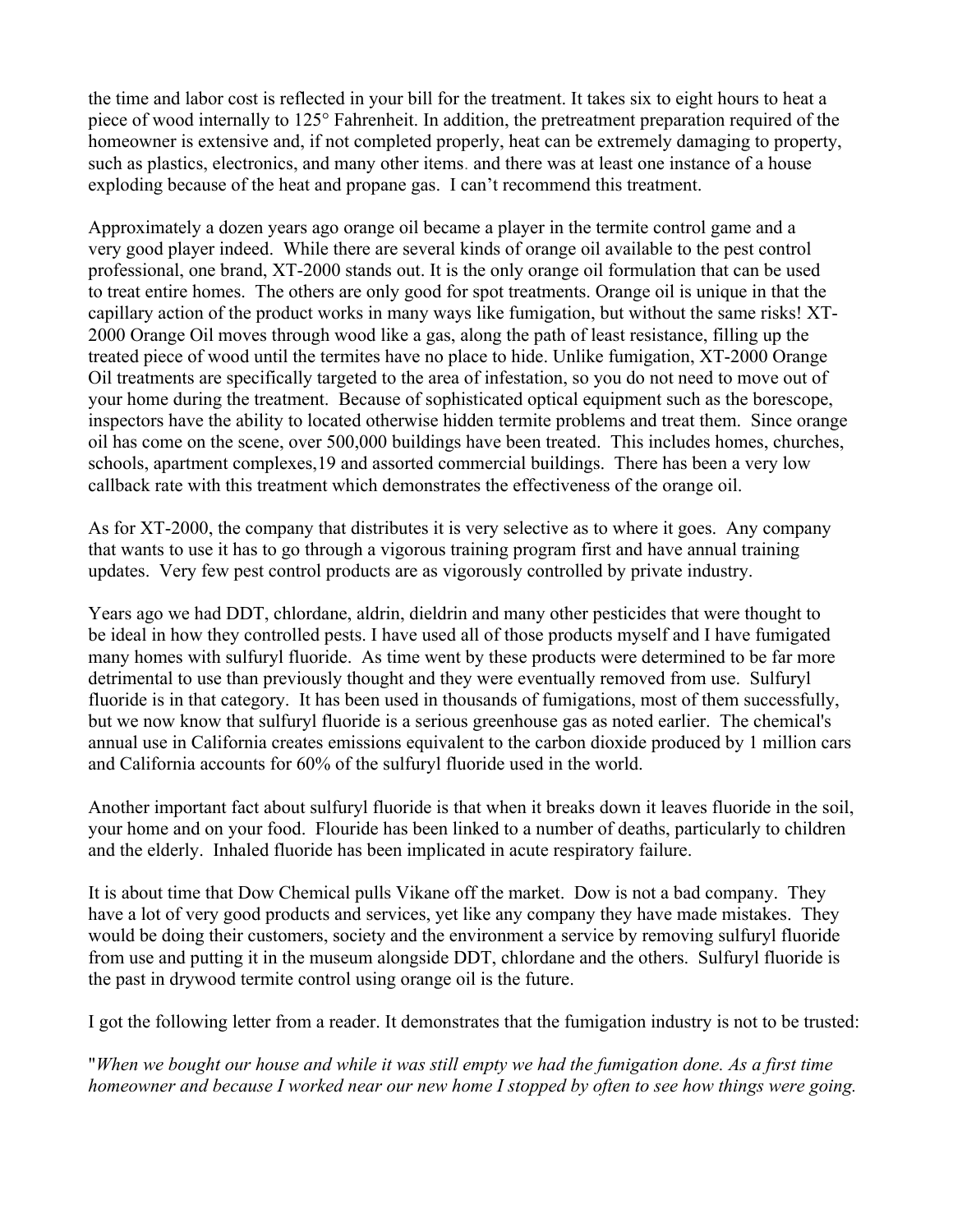*We also had the wood floors redone, etc. So I stopped by one day and there was a small pickup truck from the pest control company out front. The tent was taken down and had been down for a while. I went in the house and there was a guy from the pest control with a little pouch on his side. He hadn't heard me come in since all the doors and windows were open.* 

*Before I said anything I saw him reach into the pouch and toss something on the floor. He was startled when I asked him what he was doing. I'll tell you what he was doing. In his pouch he had an assortment of dead bugs. He was throwing them here and there! He left quickly after trying to tell me the house wasn't safe to occupy. I told him "B S". My guess is that they didn't use any Vikane or anything else. They just did the bare minimum"*

If you think you have drywood termites, find a company that uses orange oil to inspect your home and treat it. It is much safer and more effective than fumigating your home.

In Summation;

If the termite inspector doesn't go into a crawl space and/or attic when inspecting your house, don't let them bid on the work.

If they don't make a clear and thorough graph and fail to give you a copy if they do make one, don't use them.

As mentioned earlier, if the inspector doesn't measure the depth of your footer, then call another company. They can't determine the amount of termiticide they need without that information.

And, if the inspector isn't dressed respectfully, I would recommend calling someone else as he doesn't have respect for his company, the industry or you, his client.

Never let a company, no matter how "nice" the representative may be, fumigate your house with sulfuryl flouride. It is not safe, it is a major greenhouse gas contributor and it puts more carbon dioxide into the atmosphere than automobiles. Go with XT-2000. It is safe, it is effective and it is environmentally friendly.

## **CHAPTER 6 The Good Companies**

Obviously I don't know all the companies in the country. Not even close. The few companies I mention below I do know personally. I get emails from all over the country and I have a long list of companies I get complaints aboiut, but very few people contact me and tell me how good a company is. There are undoubtedly many other good companies, but the best way to determine who they are is to follow the suggestions in the chapter that covers picking good companies. It wouldn't hurt to ask for and check references of anyone you call.

#### **Preventive Pest Control**;

Preventive is owned by Greg Hunt and Kevin Oleson and they are very good people. They have branches in California, Arizona, Utah, Nevada, New Mexico and Texas. I would like to see them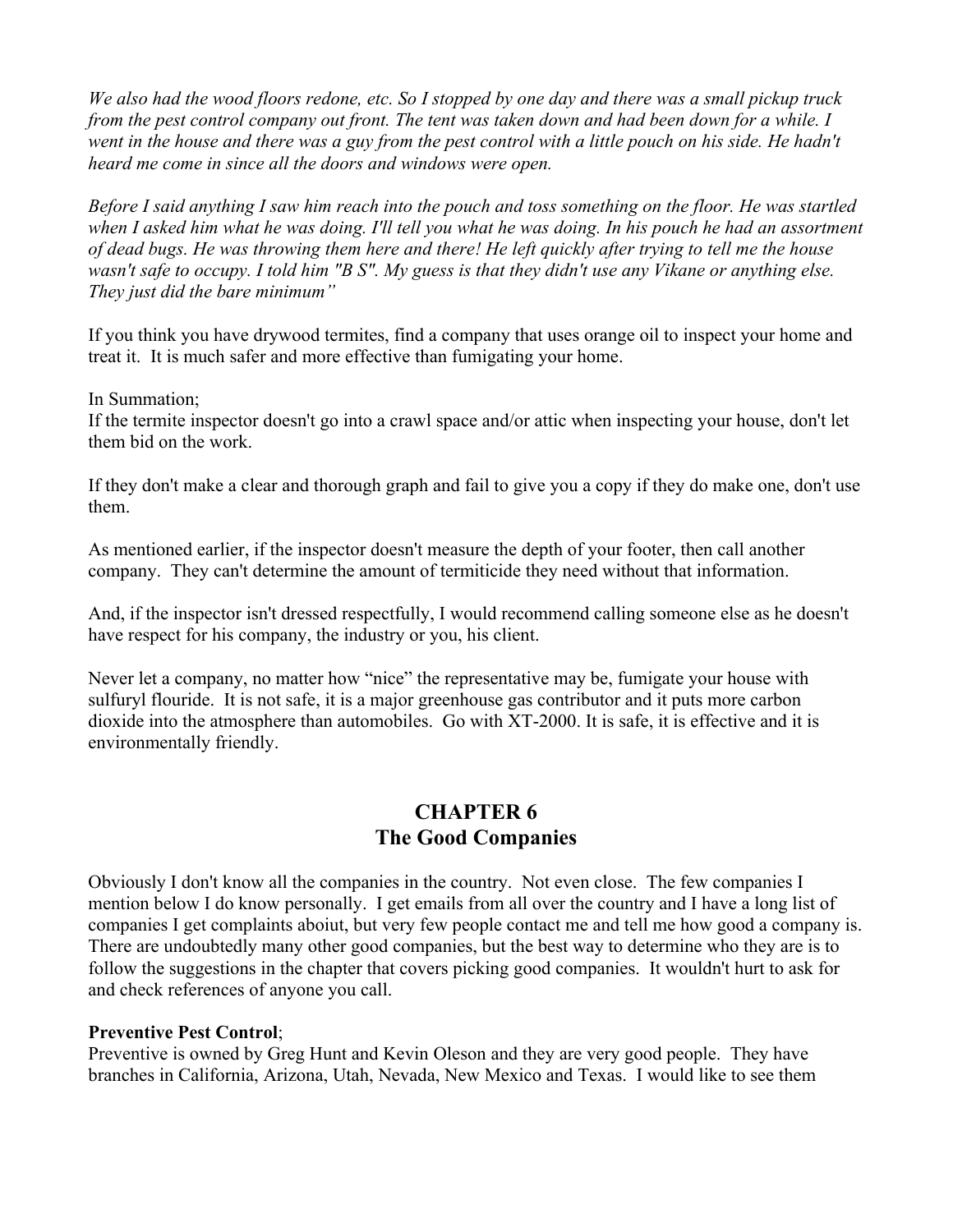expand to every state in the union, but that probably won't happen. Not that many bugs in North Dakota. Wherever they are, they set the standard for ethics and competency in the industry. There are very few companies in this country that put the customer first and profit second, and Preventive is one of them. Almost every other company first looks at the status of their bank accounts and then controls the pests. I mean they will charge exorbitant amounts of money to control some pests simply because they can. Many companies get hundreds of dollars for treating a room for bed bugs. Many companies charge thousands of dollars for a termite job worth a fraction of that. Many companies won't even do a job because it wouldn't be profitable. Preventive Pest Control isn't like that. They will donate their service in some instances. I know of a non-profit organization that had termites in Bernalillo, NM and Chesley, the local Preventive manager told me they wouldn't mind helping these folks out for free if necessary. I don't know very many pest control companies that would do that. I have known Greg, Kevin, Allen, Chesley, Nathan, Stu and many other of their employees over the years and to a person, they have exceptional human values. If you have a pest problem and there is a Preventive branch near you, you absolutely can't go wrong. Their website is **www.preventivepestcontrol.com** 

#### **XT2000 Inc. and XT2000 Termite**

I have, in my pest control career, fumigated many homes with sulfuryl flouride (Vikane) for controlling drywood termites. It was extremely hard work both for the pest control company and the homeowners. They had to move out of the house for a few days, find lodging, pay for meals, board their pets, and often had to replace food left out. There was frequent damage to shrubbery around the house from tenting the house. There was no viable alternative in those days. About a dozen years ago, Michael Folkins of San Diego, California developed an product that was not only effective against drywood termites and wood boring beetles, it was absolutely safe. You didn't have to leave your house, board your pet or worry about the landscaping. He developed XT-2000 Orange Oil which is 95% orange oil (also known as d-limonene). It is derived from the rind of the orange. You can't get any more organic than that. XT-2000 Orange Oil will quickly kill drywood termites on contact and will kill their eggs as well as it travels through the wood very effectively. Over 100,000 homes and businesses have been treated with XT-2000 Orange Oil since Michael developed it. It is much safer and much more effective than sulfuryl flouride and you get a guarantee that is just as good as any.

Not only is XT-2000 widely used in California and some other states, but it is starting to be recognized in other parts of the world. Recently a termite epidemic was sweeping through the Azores Islands. These islands are about 900 miles off the coast of Portugal in the Atlantic Ocean, and they have termites also. An entire city was being attacked by drywood termites on the island of Terceira. They didn't want to tent and fumigate because of the close proximity of the buildings to each other. They contacted Michael at XT-2000 Inc. and he and his crew successfully treated five sites in the city, including three homes and two museums. There has been no reinfestations in any of the buildings treated.

It is not only effective in homes and commercial buildings, it is very effective in condominiums and apartment complexes. Think of the cost and incovenience of moving multiple people out of a building before you can fumigate it. That isn't necessary when XT-2000 Orange Oil is used. XT-2000 is perfectly safe. It has an FDA GRAS rating (Generally Regarded as Safe). While it is safe for people it is dangerous for insects. D-limonene has been used to kill insects since 1958.

When you fumigate with sulfuryl flouride you will have an invisible residue of flouride on everything in your house. Sulfuryl flouride is also a major greenhouse gas. XT-2000 will leave your house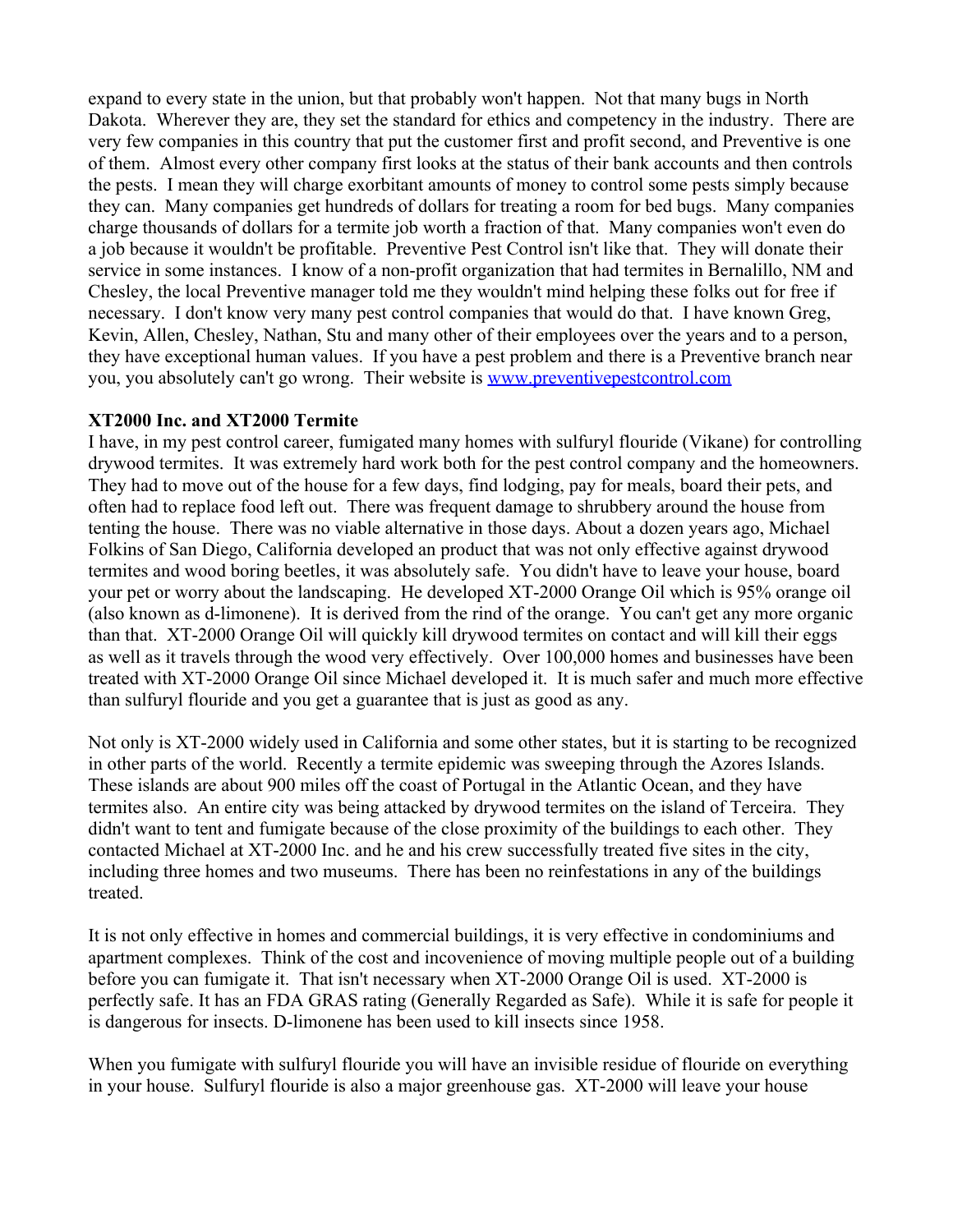smelling like oranges and it won't disturb the atmosphere in any way.

Michael Folkins continues to contribute to the well-being of our planet by promoting XT-2000. He also makes sure that anyone who uses it is completely certified in how to apply it. His wife Anna runs Xtermite, Inc., their termite treatment company in San Diego. The two of them are doing a great job of effectively controlling drywood termites, maintaining the safety of the public and protecting our environment. I am very happy to be associated with them and the other companies that are certified to use XT-2000. Their website is www.xt2000.com

### **Planet Orange:**

Planet Orange is owned by Nathan Cocozza, Mathew Warwick and Nathan Vogel. They started in 2006 and it is the largest company in California that uses XT-2000. They have over 60 employees. They service the San Francisco Bay Area and nearby communities.

When I meet new companies I have no problem recommending them if I agree with how they service accounts. Then if I get complaints, I will no longer recommend them. I have been recommending Planet Orange since the summer of 2008. In the time since then I have never received a complaint on their service. I have received hundreds of compliments on how professional their personnel are, so I will continue to recommend them. I never met them in person, although I would like to, but I do know from the general public that they are absolutely honest and competent. That is very rare in the pest control industry. This company has the capability, morally and ethically, to dominate the drywood termite industry in any state they choose to do business. I look forward to seeing their branches in Florida and Hawaii along with the rest of California. The folks in those areas will be truly blessed. I don't know if they are going to expand like that, but we can only hope. Their website is www.planetorange.com

## **Orkin:**

I have worked for Orkin a couple of times. I was a technician in the Hill Country of Texas and as a salesman in Albuquerque. The manager in Albuquerque at the time was Joe Harlow and he was an excellent manager. Orkin is a good company and the main reason I mention them here is that they pulled all of the B & G sprayers out of all their branches. They restrict their use of pesticides indoors to crack and crevices treatments with aerosols. This is much safer than spraying pesticides with a B & G. Also, they pulled all of the sub-slab injectors from all of their branches and just use the ground rod when treating for termites. This is much more effective and I would like to see all termite control companies do this. Their website is www.orkin.com

## **ABC Pest Management:**

ABC is a small company in Albuquerque, NM. The owner, Colin Fitzgerald, is a very concientious and

honest person. Along with his pest control company, he sells pest control products to the public, including Niban Bait which I recommend all of the time. His website is www.pestcontrolsupplies.com.

## **Holdfast Enviro Pest Solutions:**

Josh McCloud owns this very good company. They are based in Missoula, Montana and serve most of the western half of the state. Josh is very conscientious about practicing safe and effective pest management. Their website is www.holdfastpestsolutions.com.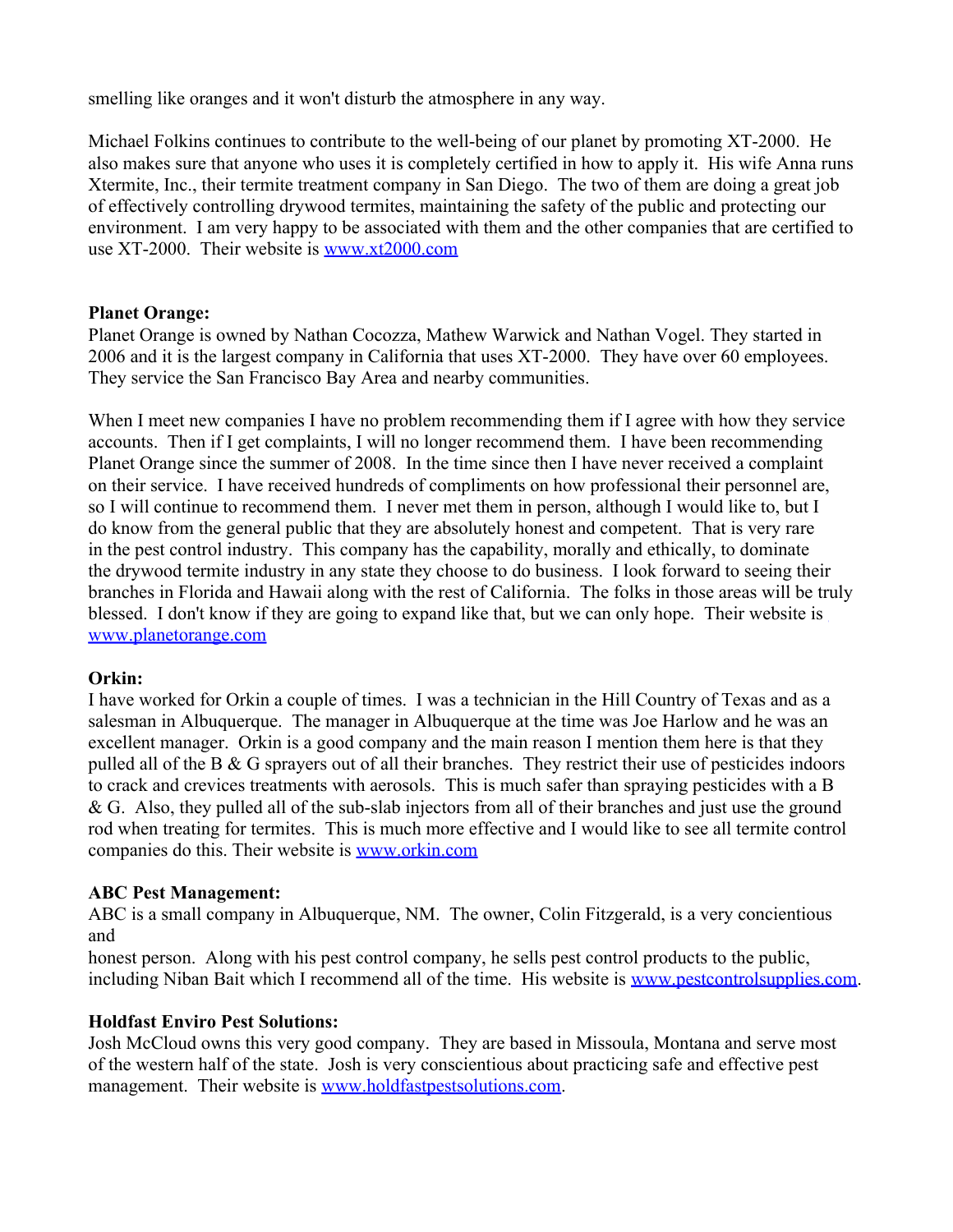### **Greenbug;**

Greenbug isn't a pest control company in the strict sense, but they provide excellent products made from cedar that are very safe to use and very effective in controlling pests. They are based in South Carolina and their website is www.greenbugallnatural.com. I recommend using their products in controlling bed bugs. I have never had a call back and Greenbug is absolutely safe, unlike the pesticides frequently used in bed bug control.

I can't promise that the companies I recommend do all of the things I suggested you look for, but they are all honorable people and I am sure they will work with you. There are no perfect companies in this industry. I would say a small percentage of the companies are antiquated, as defined earlier. Most companies are in the mediocre arena and some are true professionals, certainly in their attitude. The companies above are all in the true professionalism category.

## **CHAPTER 7 Multiple Chemical Sensitivity (MCS)**

Joel Paul, a spokesman for the National Pest Control Association, contended in 1988 that many people who claim they are "chemically sensitive" are actually allergic to the pests that the chemical (poison) is supposed to control. Others, he says, have "*delusory parasitosis, a distinct fear of insects. It's a neurotic disorder of people that can never be controlled*." What do you want to bet that this person never got a medical degree?

Multiple Chemical Sensitivity (MCS) is a real disease that affects a large segment of our society. Many more people may not know they have MCS until they are exposed to pesticides or other chemicals. Sharyn Davidson worked for a veterinarian clinic and was exposed to pesticides used on our dogs and cats. This exposure triggered MCS in her. She can describe in her own words her battle with Multiple Chemical Sensitivity.

*People with Multiple Chemical Sensitivity (MCS) often refer to themselves as canaries, or biological sentinels, who signal impending danger from toxic exposures. Recent epidemiological research revealed that as many as 16% of the population considers themselves sensitive to some chemicals. MCS has become like a half-ton canary that no one can any longer ignore. Many people with MCS are intolerant of pesticides, solvents, and many other synthetic products that never existed until humans created them.* 

*Some would have you believe that there is nothing wrong with these synthetic products, but that there is something emotionally wrong with those who report reacting to these products. Can thousands and thousands of people who report intolerance to toxic chemicals be suffering from mass psychogenic illness? The opponents of MCS would like you to believe that. If designer poisons interfere with the life processes and kill life forms lower on the food chain, why is it a stretch of logic to understand that these same chemicals interfere with the life engendering metabolism of humans and make them ill?* 

*Most people with MCS do not have antibody mediated allergies. Most toxic chemicals are not allergens. They are chemicals that interfere with the natural metabolic processes. Immune*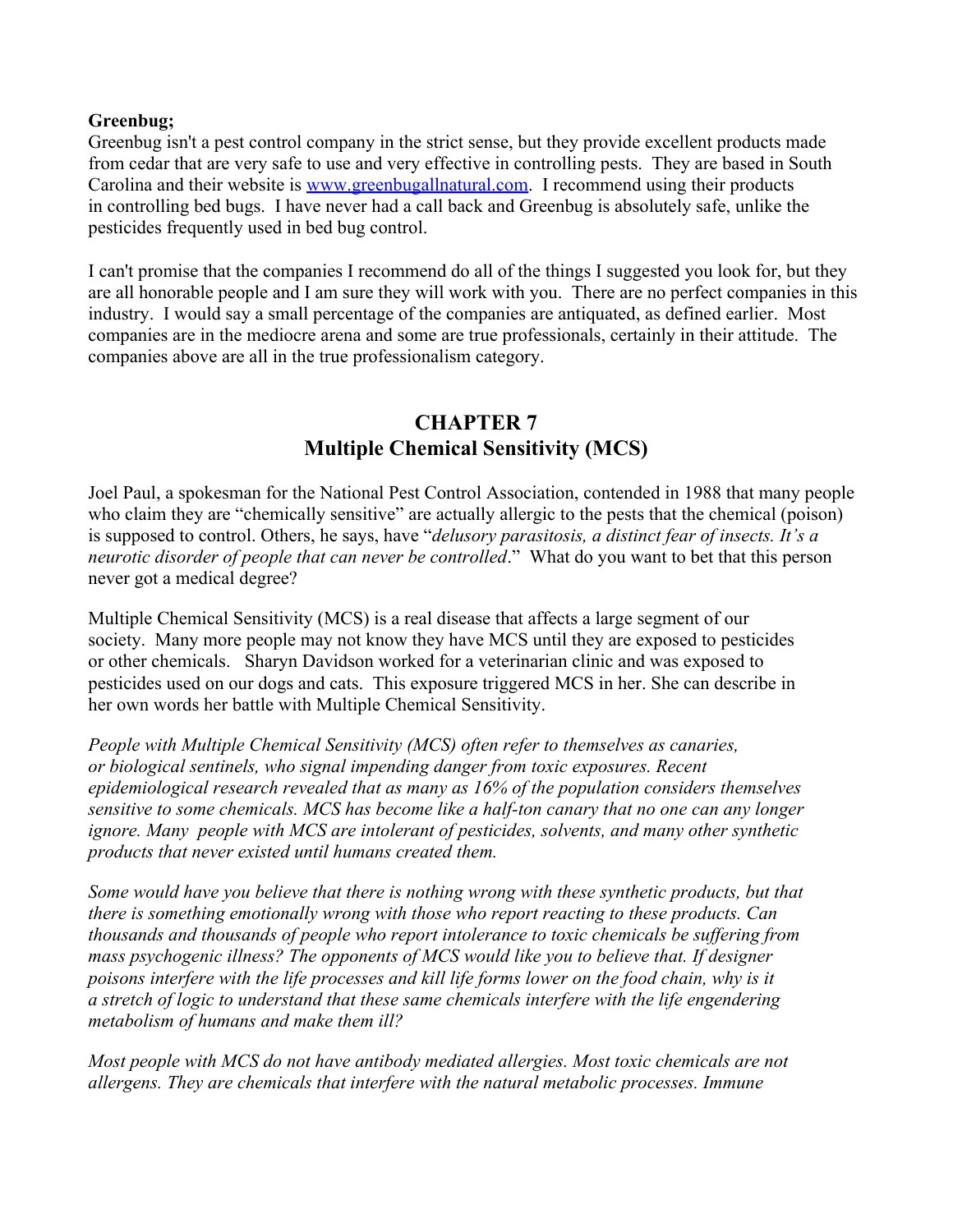*suppressive toxins have been found in the fats of dead whales in Puget Sound and in the fat biopsies of humans with MCS, cancers and other toxic induced disorders. Unlike the highly impacted wildlife, those of us with chemical sensitivity can verbalize the emotional and physiological distress triggered by the many synthetic toxins. These supposedly "safe" synthetic chemicals created by man have reached the top of the food chain and are now creating a health crisis. Although many people appear to tolerate many of these synthetic products, there are many of us who are made ill by them.* 

*Although we don't completely understand the mechanism of MCS, we are getting closer. We would like those who do not experience chemical sensitivity but who understand that the fragile web of our common environment has now been diminished to advocate for research to shed greater understanding of this issue. There can be no resolution of any problem without first acknowledging and understanding the problem. Please become informed about the impact of toxins on the quality of your life. The most important thing we can do is to find understanding through research and explain the mechanism of the disorder so that the problems can be resolved* 

*My chemical sensitivity this past 19 years has been like a bad dream in which the Emperors have all their clothes on but they cannot see, hear or think clearly. In this nightmare, a small canary is yelling wake up Bellingham, dioxins are dangerous!. Wake up Washington State, pesticides are poisons . Wake up America, your canaries are ill! Wake up Earth, toxic chemicals impair life! Are those of us with MCS the only ones who can see, hear, and understand the canary?* 

Sharyn's case clearly demonstrates that MCS is real. The following article was written by Ann McCampbell.. Ann suffers from Multiple Chemical Sensitivity. She gave me permission to use this information. Ann wrote:

Movies like *Erin Brockovich* and *A Civil Action* depict the true stories of communities whose members became ill after drinking water contaminated with industrial waste. Their struggles clearly show how difficult it is for people to hold corporations responsible for the harm they have caused. Whether individuals are injured by exposures to contaminated air or water, silicone breast implants, cigarettes, or other chemicals, their quest for justice is usually a David versus Goliath battle that pits average citizens against giant corporations.

When confronted with the harm they have caused, corporations typically blame the victims, deny the problem, and try to avoid responsibility for the harm caused. The corporate response to people with multiple chemical sensitivities (MCS) has been no different. People with MCS are made sick from exposures to many common products, such as pesticides, paints, solvents, perfumes, carpets, building materials, and many cleaning and other products. But the manufacturers of these products would rather silence the messenger than acknowledge the message that their products are not safe. To that end, the chemical manufacturing industry has launched an anti-MCS campaign designed to create the illusion of controversy about MCS and cast doubt on its existence.

It is a credit to the chemical industry's public relations efforts that we frequently hear that multiple chemical sensitivities (MCS) is "controversial" or find journalists who feel obligated to report "both sides" of the MCS story, or attempt to give equal weight to those who say MCS exists and those who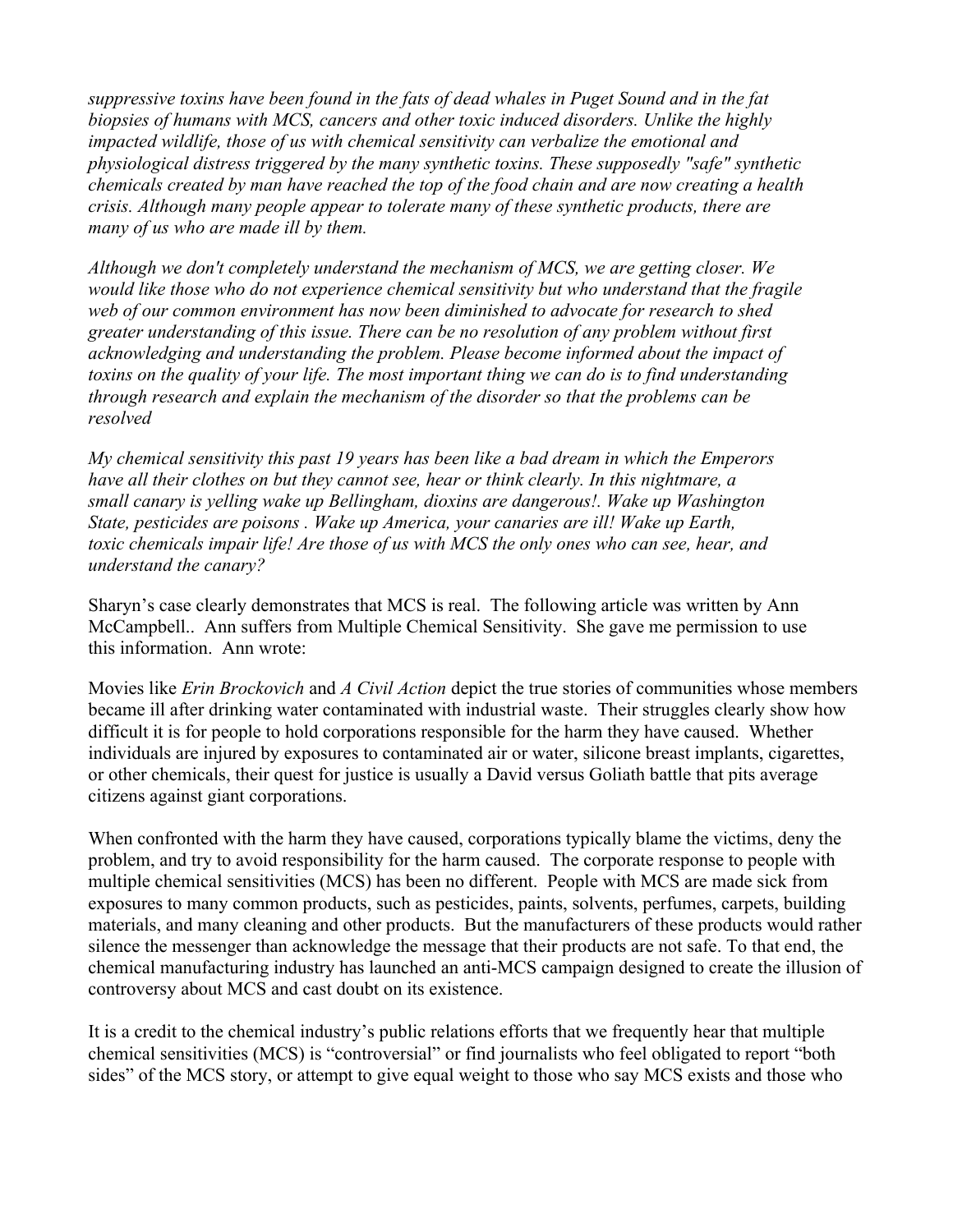say it does not. But this is very misleading, since there are *not* two legitimate views of MCS. Rather, *there is a serious, chronic, and often disabling illness that is under attack by the chemical industry.*

The manufacturers of pesticides, carpets, perfumes, and other products associated with the cause or exacerbation of chemical sensitivities adamantly want MCS to go away. Even though a significant and growing portion of the population report being chemically sensitive, chemical manufacturers appear to think that if they can just beat on the illness long enough, it will disappear. To that end, they have launched a multipronged attack on MCS that consists of labeling sufferers as "neurotic" and "lazy," doctors who help them as "quacks," scientific studies which support MCS as "flawed," calls for more research as "unnecessary," laboratory tests that document physiologic damage in people with MCS as "unreliable," government assistance programs helping those with MCS as "abused," and anyone sympathetic to people with MCS as "cruel" for reinforcing patients' "beliefs" that they are sick. They also have been influential in blocking the admission of MCS testimony in lawsuits through their apparent influence on judges.

Like the tobacco industry, the chemical industry often uses non-profit front groups with pleasant sounding names, neutral-appearing third party spokespeople, and science-for-hire studies to try to convince others of the safety of their products. This helps promote the appearance of scientific objectivity, hide the biased and bottom-line driven agenda of the chemical industry, and create the illusion of scientific "controversy" regarding MCS. But whether anti-MCS statements are made by doctors, researchers, reporters, pest control operators, private organizations, or government officials, make no mistake about it – the anti-MCS movement is driven by chemical manufacturers. This is the real story of MCS.

# **CHAPTER 8 Bed Bugs**

A friend of mine, Jenella Loye, asked me to be sure to include bed bugs in this book. Of course they are included, because the pest control industry is making a fortune dealing with them. The good news is that anyone can control their own bed bugs at home without using toxic pesticides or a pest control company. This section is also in my other book, P (or G).

It is thought that bed bugs originated with man and bats when all three lived together in caves in the Middle East. The bed bugs later adapted to man-made and spread throughout the world, while bat bugs stayed in the caves with the bats. There are actually three species of "bed bugs" around the world. One species, *Leptocimex boueti* feeds on bats and humans in West Africa. The other two species are more widespread. *Cimex hemipterus* is found throughout the tropics around the world and feeds on humans, chickens and occasionally bats. The most common and widespread species is the one we will be dealing with. It is *Cimex lectularius* and it will feed on humans, chickens, bats and occasionally domesticated animals. It is found throughout the world as it is great at hitchhiking in luggage, bedding, clothing and furniture.

Although bed bugs are a major problem in some urban areas and hotels, the good news is that they don't carry any diseases. Some people don't even know they are getting bitten. When my wife gets bitten she breaks out in a pretty impressive rash. When I get bitten, there are no marks at all and I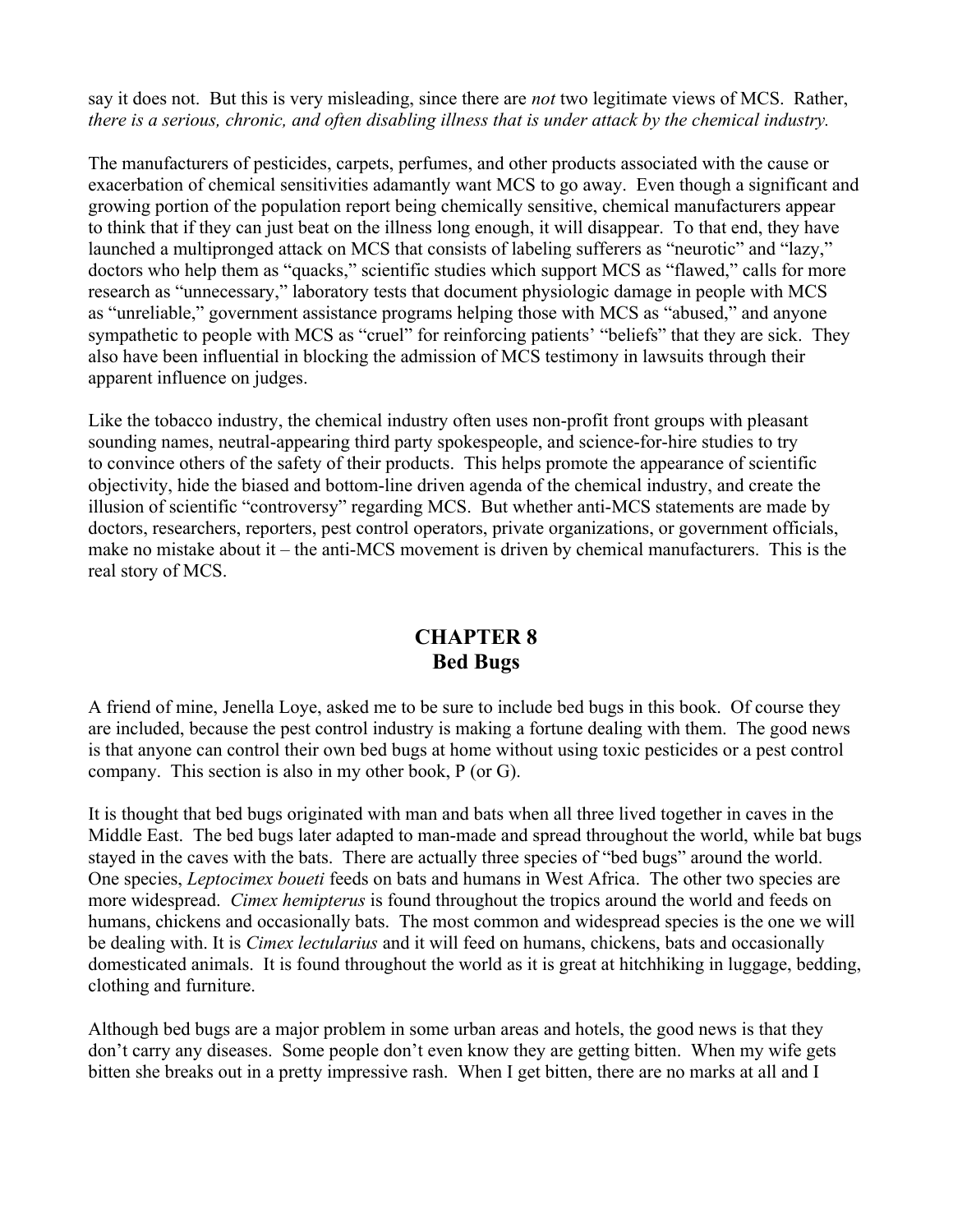don't feel anything. Everyone reacts differently to bed bug bites. This is one reason it is impossible to diagnose them as a problem based on bites alone.

Bed bugs have been in the news quite a bit in recent years. Stories that they are increasing in numbers and becoming more widespread are common. In reality, they have always been around and always will be. The reason they are getting so much press is because we have so much news media. They were just as common before CNN and all the cable stations came into existence as they are now, but they weren't getting the press. Also, living in a litigious society, we are more prone to sue hotels and motels that have these "dangerous" pests present. As a result of this, bed bugs have become the No. 1 structural pest in the country for making a profit. They have almost created an industry by themselves as many pest control companies are charging ridiculously exorbitant fees to control them, usually using toxic pesticides. Bed bugs are all over the internet and are getting pretty well known. They may be the best known bug in the country next to the cockroach. In reality, if you made a list of the 100 most dangerous pests in the world, the bed bug wouldn't make the list.

Bed bugs are, as stated earlier, true bugs. They belong to the Order Heteroptera and family Cimicidae. They have piercing mouthparts that they use to suck blood out of its prey. Sometimes they get a little excited and will climb on the back of another bed bug who is engorged with blood, pierce it and suck out the blood from that bug. The bottom bug will keep sucking on the person as if nothing is going on and both bugs will let go when they are both engorged, although the bottom bug may leak a little. Like most blood-sucking insects, bed bugs inject an anti-coagulant into the bite site during feeding to prevent the blood from clotting while they are dining.

They are attracted to sleeping people by the warmth of the person and the carbon dioxide given off. They almost always feed at night and hide during the day, but they will feed during the day if they are starving. They are a secretive insect and will hide in areas close to the food source, mostly where people sleep but sometimes in furniture. They will live under mattresses, in voids in wooden floors, behind paintings, along baseboards under the carpet, various cracks and crevices in walls, behind pictures hanging on walls, in furniture near the bed and behind loose wallpaper. They do like to congregate and you will often find several or more together depending on the size of the infestation. You will also see small black specks on the mattress (fecal matter) or blood spots on the sheets.

Bed bugs are wingless, oval in shape and 4-5 mm long when grown. They are brown in color but change to a deeper reddish brown after feeding. They are flat from top to bottom which makes it easier for them to hide in cracks and crevices in your home or hotel room. They are fairly prolific in that the female will lay 2-3 eggs every day after mating for the rest of her life. The cream-colored eggs are attached to rough surfaces and will hatch in about 10 days of room temperature. Usually many eggs are laid in the same area as a cluster. There are five nymphal stages they go through before reaching adulthood. Each nymphal stage requires at least one blood meal in order to molt to the next stage. It takes less than 10 minutes for a bed bug to complete a meal. The entire five juvenile stages take 6-8 weeks and the adult bed bugs will live between 6 months and a year, depending on food.

Bed bugs have a very unusual sex life. Although both sexes are equipped with normal sex organs, the male bed bug pierces the females abdomen with his penis and injects his sperm through the wound into her abdominal cavity. The sperm works its way through the female abdomen finally reaching the ovaries and resulting in fertilization. The female survives this indignity and continues to live and lay eggs although it may be detrimental to her health. It creates an open wound that may become infected.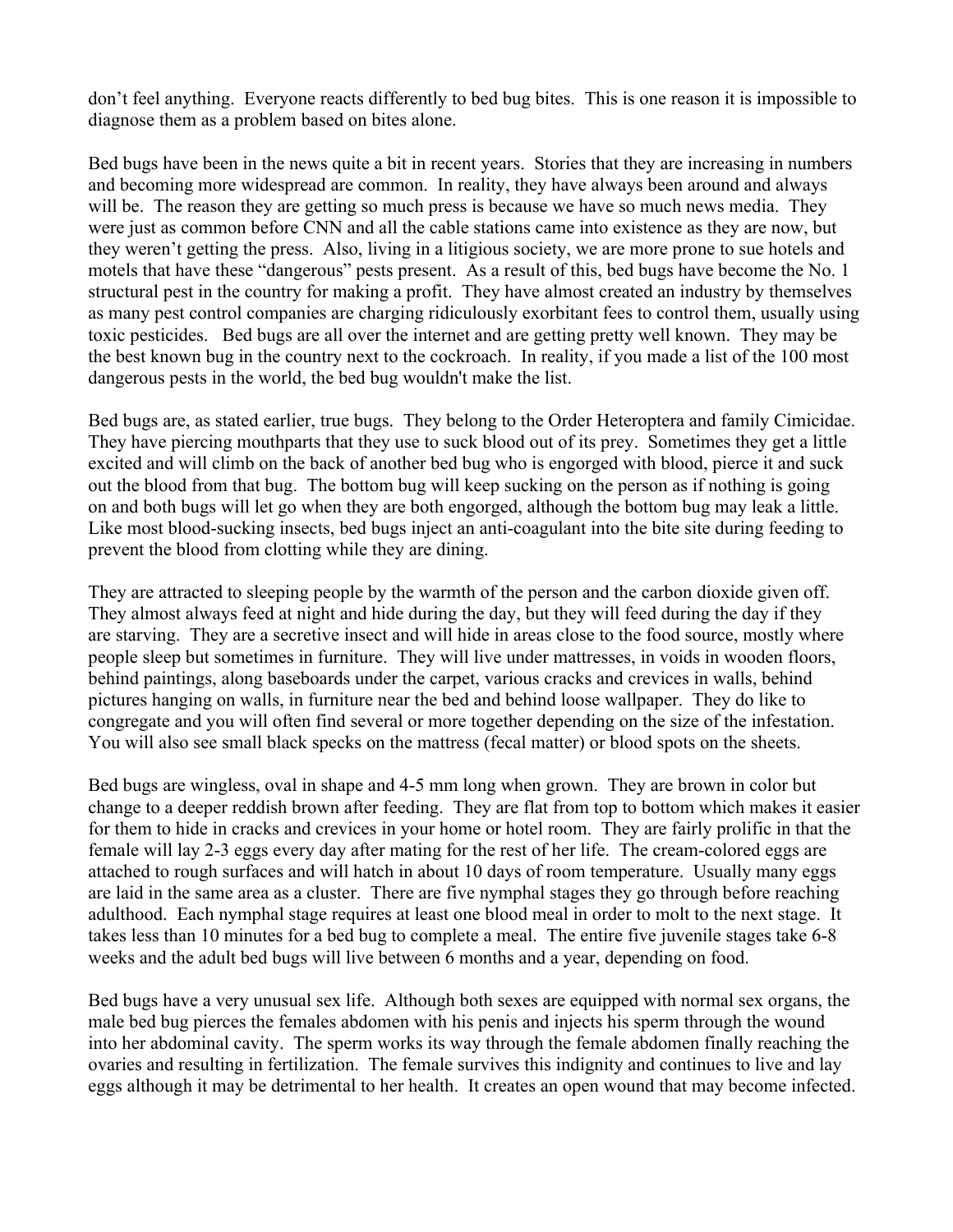This type of sex is the reason females leave the groups of bed bugs in a hiding place and find a solitary place of their own a fair distance away from the others. You can hardly blame her.

These interesting insects rarely travel far from their food source, but if they haven't fed in about two weeks, they will migrate somewhere else. If they are in an apartment complex, condominium, hotel or motel, they will work their way to adjacent rooms in search of food. This is one reason why innkeepers should inspect rooms as they are vacated and treat them if necessary. If the rooms have bugs and they aren't dealt with, they will spread to other rooms looking for food. They can go without a blood meal for up to a year, depending on the humidity (longer with higher humidity, shorter when dryer conditions exist).

They have few natural predators. Several species of ants, including the pharaoh ants (*Monomorium pharaonis*) and the Argentine ants (*Iridomyrmex humilis*) are known to feed on bed bugs and the American cockroach (*Periplaneta Americana*) is said to like them. Most folks don't want ants or cockroaches in their beds anyway, even if they are looking for bed bugs.

Bed bugs are one of the very few insects that have created an Act of Congress (HR 2248) or more commonly called, "Don't Let the Bed Bugs Bite Act of 2009." Here is a summary of this piece of legislation: 5/5/2009—Introduced.

*"Don't Let the Bed Bugs Bite Act of 2009 - Authorizes the Secretary of Commerce to provide grants to to assist states in carrying out inspections of lodging facilities for cimex lectularius, commonly known as the bed bug. Allows states to use grants to conduct inspections, train inspection personnel, contract with a commercial applicator to inspect and treat lodging facilities, and educate lodging proprietors and staff about prevention and eradication of bed bugs. Requires the Secretary to report to Congress on the effectiveness of the grant program. Amends the United States Housing Act of 1937 to include bed bug prevention and management in public housing agency plans. Amends the Public Health Service Act to include bed bug prevention and control under the block grant program for preventive health services. Requires the Centers for Disease Control and Prevention (CDC) to investigate the public health implications of bed bugs on lodging and housing and report to Congress."*

You have to think that congress has too much time on its hands if it has to pass laws dealing with bed bugs.

One of the first control methods for bed bugs was to hang the foot of a stag at the foot of the bed. That probably didn't work very well. One of the first exterminators for bed bugs was a company called Messrs. Tiffin and Son, known as "Bug destroyers to Her Majesty and the Royal Family." They apparently only catered to the "upper class" in England. Bed bugs became a major problem after World War I. It is estimated that one-third of all the houses in Stockholm, Sweden were infested and that 4 million people dealt with bed bugs in London at that time. In Germany, over 700 pest control companies tried to eradicate them from that country. Unfortunately bed bug eradication methods were generally very expensive (as they are now) and almost always failed because of re-infestations. During the World War II era, DDT was used quite a bit but the insects developed a resistance to this toxic pesticide. They also built up resistances to other chemicals that were used against them such as benzene, dieldrin and hexachloride, all very toxic pesticides. Currently most exterminators use synthetic pyrethroids to control bed bugs although some have adopted a method using heat. Heat may kill any existing bugs, but it won't prevent a re-infestation.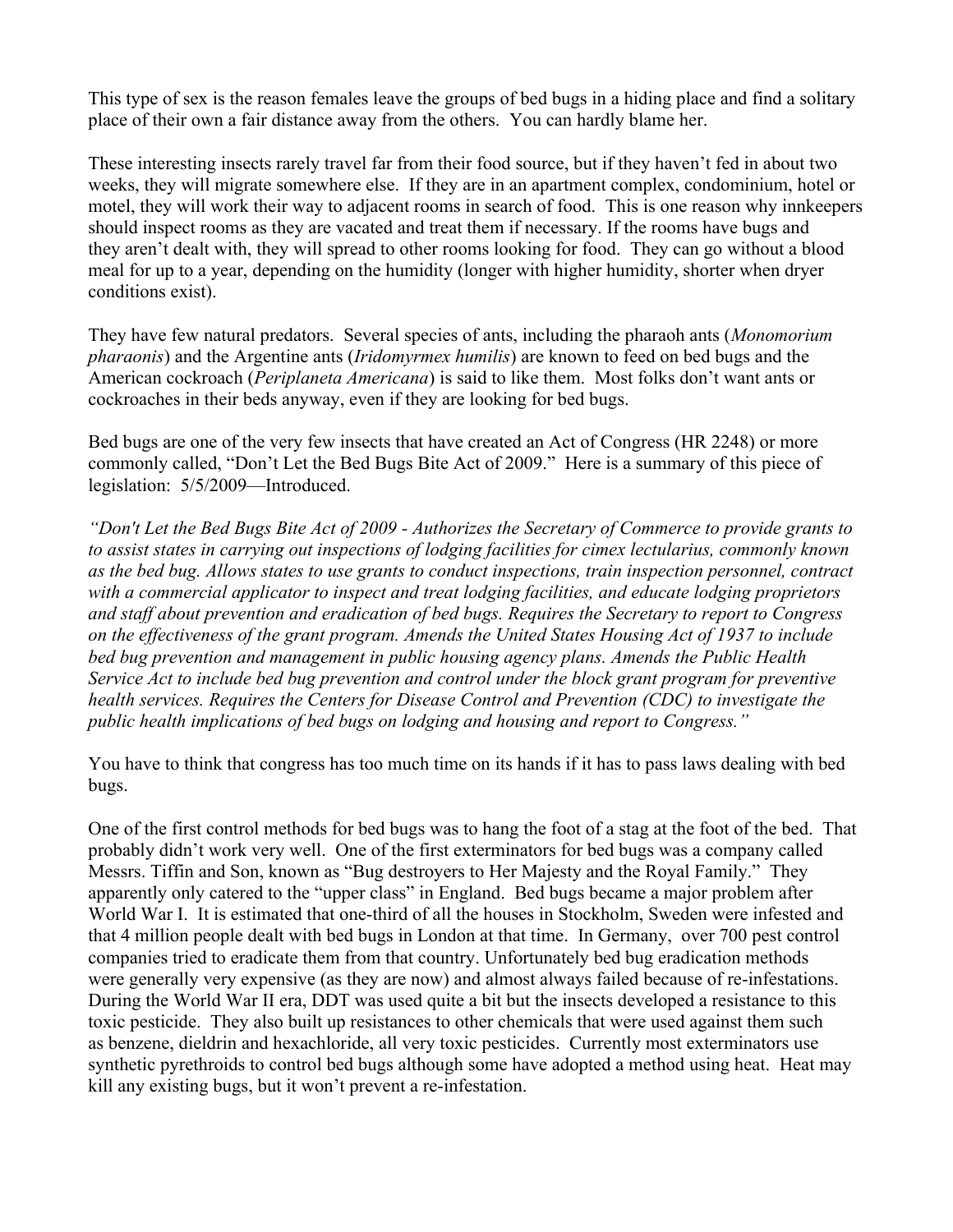Is it possible to control bed bugs with non-toxic materials if even the dangerous products such as DDT didn't work? Yes it is! All you need to start is a product called Greenbug For Indoors (GFI). This is an absolutely safe product (unless you are a bed bug). Then you will need some food grade diatomaceous earth (DE). You can get DE at a feed store or buy Fossil Shell Flour.

The first step in controlling bed bugs is to completely inspect the room to determine the extent of the infestation. Place close attention to the sleeping areas. They can be hiding anywhere but they will stay as close to the food source as they can. Small crevices in solid structures, such as the joints in the bed's headboard or between the wall and the baseboard are the bed bugs' refuge of choice. Strip the bed so you can inspect the mattress and box spring. Examine the seams and buttons on the mattress as well as any labels. Bed bugs will hide in all of these areas. Stand the mattress on end if you have to and examine the box spring if there is one. Stand it up and look at the underside, especially along the edges. Also look behind pictures hanging on the wall, between and behind any books or magazines in close proximity to the bed and in any furniture nearby. You may have to turn some of the furniture over and examine the underside. Carefully check anything that is under the bed including storage boxes. If there is any litter under the bed, it should be removed. Also check for dried cast skins (exuviae) from the molting process and fecal matter.

Before you start the treatment, there are a few preparations you should do. Wash all the bedding in hot water (120 + degrees). This will kill any bed bugs in the bedding. Personal items such as stuffed animals, blankets, etc. should be vacuumed and placed in plastic bags for a couple of weeks. If you have a clock, phone, radio or other appliance near the bed, they should be opened and inspected as bed bugs will hide in those places as well. Thoroughly vacuum the entire room including inside closets and dresser drawers. If the infestation is severe, you will have to use a crack and crevice vacuum tool to suck the bugs out from along the edge of the carpet, from behind switch plates which you will have to remove, from all around the bed frame, inside the box spring and inside any furniture in the room. If you see any eggs on the mattress along the seams, you can remove these by picking them up with duct tape and discarding them or brushing them off with a stiff brush. After vacuuming the room or rooms, remove the bag from the vacuum and discard it right away.

Next, use a hair dryer to blow hot air in all the cracks and crevices and along the edge of the carpet and on the furniture to get any bed bugs the vacuuming missed. You want to get as many bed bugs as you can before the final treatment.

Now it is time to treat the bed. Use a flashlight and carefully examine the seams, buttons and any folds in the mattress along with the headboard and footboard if they are present. Check the box spring and frame as well. If you missed any bed bugs with the vacuum or hair dryer, they will be visible. Spray any bed bugs you see with the GFI as well as all cracks and crevices in the bed. Spray the underside of the box spring as well. If you don't see any bed bugs, then spray along the seams and around the folds and all the other areas mentioned. Make sure to use plenty of solution so the sprayed surface is wet. Then put some DE in a duster such as a catsup container and puff DE on all the sprayed areas, including under the box spring. The GFI solution will kill any bed bugs in several hours and the DE will prevent any from hiding in these areas in the near future. You can also sprinkle fine powder body bath powder on the mattress and rub it into the fabric.

Now you have to treat all the furniture in the room including night stands, chairs, couches, dressers, etc.